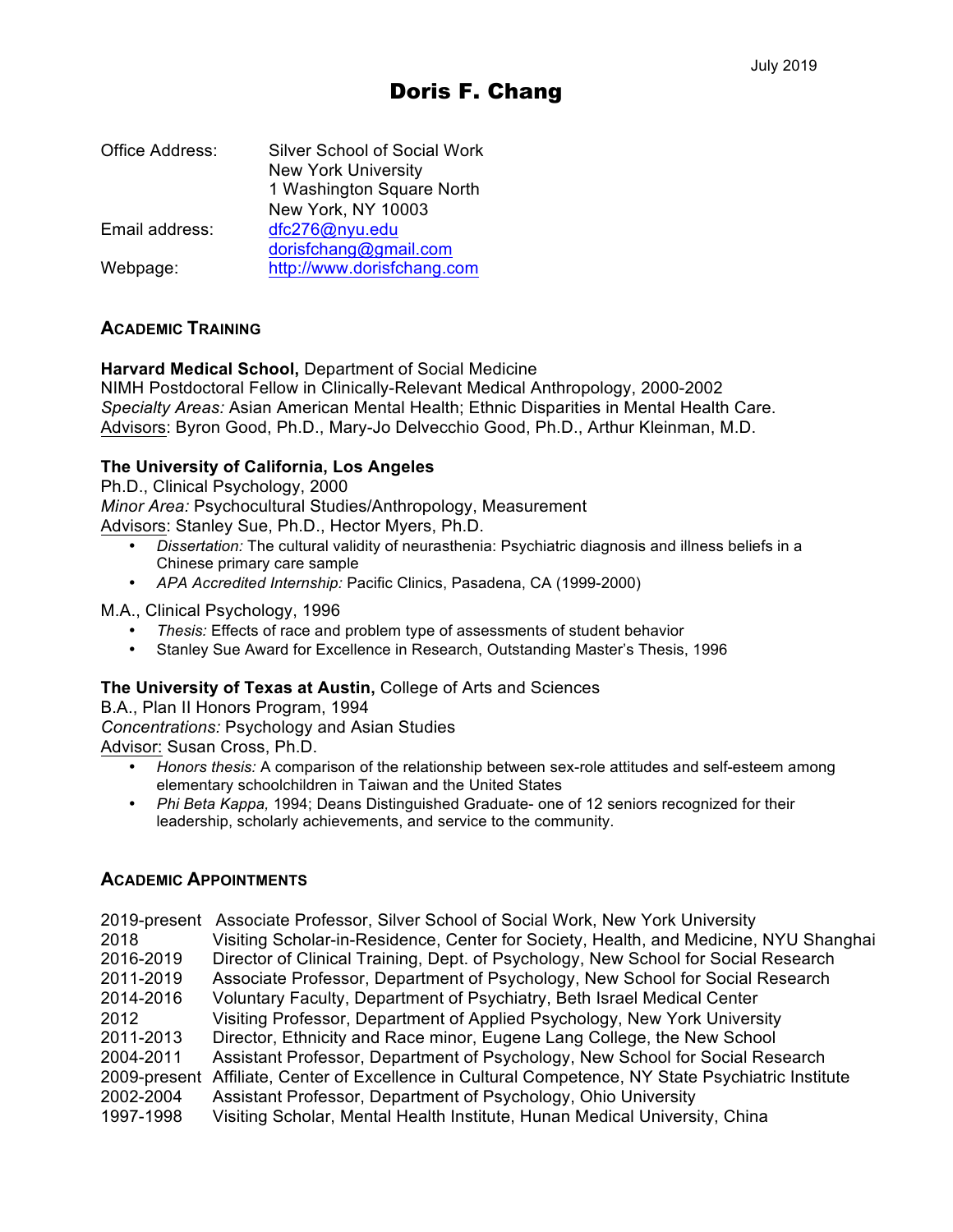## **LICENSES AND CERTIFICATIONS**

| 2014-2015 | Compassion-based Psychotherapy, Certificate Program in Contemplative          |
|-----------|-------------------------------------------------------------------------------|
|           | Psychotherapy, Nalanda Institute for Contemplative Science, NYC               |
| 2013-2014 | Mindfulness-based Psychotherapy and Self-Healing, Certificate Program in      |
|           | Contemplative Psychotherapy, Nalanda Institute for Contemplative Science, NYC |
|           | 2005-present Licensed Psychologist, State of New York #016520                 |
| 2004-2006 | Licensed Psychologist, State of Ohio #6001                                    |

## **RESEARCH AND CLINICAL INTERESTS**

Interventions to address ethnic disparities in mental health care and education; Mindfulness-based critical consciousness training for clinicians and teachers; psychotherapy process and outcome in cross-cultural/cross-racial therapy; sociocultural influences on illness experience, assessment, and treatment of psychological and social problems; indigenous coping and culturally-adapted treatments for Chinese immigrants; mental health care in China; mindfulness and acceptancebased approaches to reducing intergroup conflict and improving well-being for communities of color.

### **FELLOWSHIP AND GRANT SUPPORT**

Under Review:

2019 **Consultant, "**"Implementing REACH among Alzheimer's Dementia Caregivers with Limited English Proficiency via Web-based Interpreter-Negotiated Services (WINS)" (MPIs: Roberto Lewis-Fernandez, Jinyu Liu), Amount: \$49,994. Pilot Grant Awards (2019) for Research on Alzheimer's Disease, Aging, and Related Disorders. Taub Institute for Research on Alzheimer's Disease and the Aging Brain, Columbia University Medical Center.

#### Active Support:

- 2019-2021 **Multiple Principal Investigator,** "Building a Better World: Infusing Mindfulness at the Intersections of Design, Psychology, and Management. University Fellowship to advance cross-disciplinary pedagogy, scholarship or creative practice, The New School. (MPIs: Chang, Poonamalee, Christian), Total Award: 2 course releases per faculty and \$26,000 programming budget. *[Returned due to resignation from the university]*
- 2018-2020 **Principal Investigator,** "Mindfulness-based Critical Consciousness Training for Teachers (MBCC-T): Development, Pilot Test, and Comparison to Two Control Groups", PEACE Grant, Mind & Life Institute. Amount: \$99,999
- 2018-2019 **Faculty Co-applicant**, "Mindfulness and Contemplative Practices to Support Faculty Well-Being and the Fostering of Inclusion and Equity in the Classroom" (PI: Christian), Team Mentoring Grant, The New School. Amount: \$5000
- 2009-present **Co-Investigator and Consultant, "**A Novel Approach to Verbal Interpreting and Cultural Brokering Using Videoconferencing" (PI: Roberto Lewis-Fernandez), New York State Office of Mental Health, Center of Excellence for Cultural Competence. Amount: \$6000-10000 annually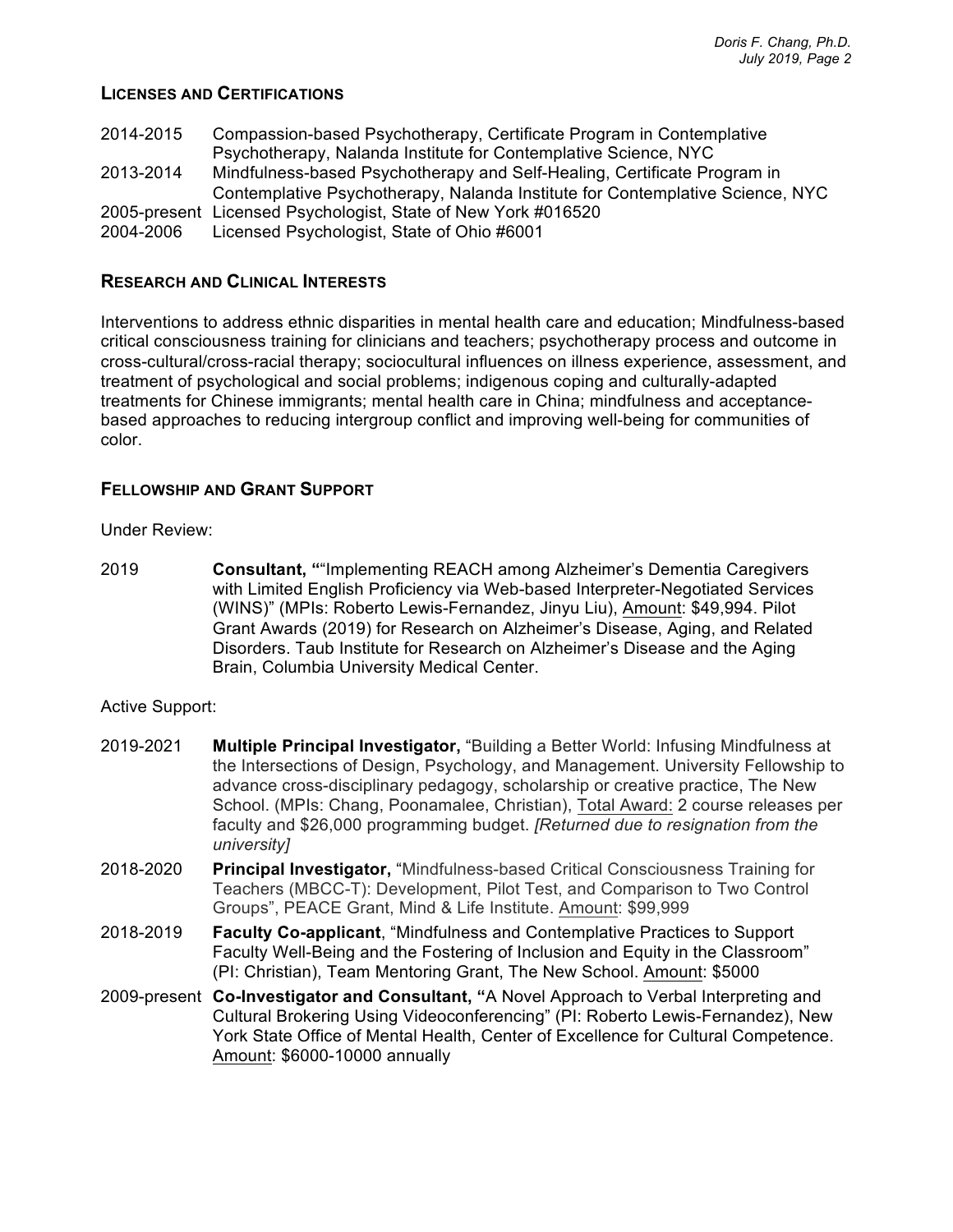Past Support:

- 2015-2018 **Co-Investigator,** "Examining Factors for Interpreter Use among Spanish and Mandarin-speaking Mental Health Consumers with Limited English Proficiency" (PI: Oscar Jimenez-Solomon), New York State Office of Mental Health (C00841) and National Alliance on Mental Illness.
- 2014 **Principal Investigator,** "Chinese Taoist Therapy for Generalized Anxiety Disorder", Society for Psychotherapy Research, Small Grants Award. Amount: \$2000
- 2010-2013 **Principal Investigator, "**Chinese Taoist Cognitive Psychotherapy: Adaptation and Application to Chinese Immigrants with Generalized Anxiety Disorder", Asian American Psychological Association- American Psychological Foundation, Okura Mental Health Leadership Foundation Fellowship. Amount: \$20,000
- 2012-2013 **Recipient,** Mutual Mentoring Grant to fund participation in projects that support professional growth or career advancement and explore topics such as teaching, research, tenure, or work-life balance, The New School. Amount: \$1,200
- 2009-2010 **Research Consultant,** Asian American Center on Health Disparities Research (PI: Nolan Zane), National Institute of Mental Health grant: 1P50MH073511-01A2. Amount: \$7,000
- 2009-2010 **Principal Investigator,** "Chinese Taoist Cognitive Psychotherapy: An Indigenous Healing Approach", The New School Faculty Development Fund. Amount: \$10,000
- 2006-2007 **Co-Investigator,** "Developing an empirically-based and culturally-sensitive treatment program for Asian immigrant male batterers", Workshop Proposal, Columbia University School of Social Work's Social Intervention Group, with support from the National Institute of Drug Abuse, National Institutes of Health**.** Amount: \$5,000
- 2006 **Faculty Advisor,** American Psychological Association of Graduate Students Committee on Ethnic Minority Affairs small grant to support the evaluation of programs designed to recruit and retain graduate students of color. Amount: \$500
- 1997-1999 **Principal Investigator,** "The cultural validity of neurasthenia: Psychiatric diagnosis and illness beliefs in a Chinese primary care sample", Graduate International Fellowship, National Security Education Program. Amount: \$13,730
- 1997-1998 **Principal Investigator,** "Explanatory Models of Illness and Help-seeking Strategies in a Chinese Cultural Context", Program for Advanced Study and Research in China, American Council of Learned Societies. Amount: \$17,220
- 1997-1998 **Principal Investigator,** "Explanatory Models of Illness and Help-seeking Strategies in a Chinese Cultural Context", UCLA International Studies and Overseas Programs Fieldwork Fellowship. Amount: \$6,900
- 1994-1995 **Minority Training Grant** (PI: Hector Myers), National Institutes of Health (NIH)
- 1995-1997 **Minority Graduate Research Assistant Supplement** (Co-PIs: Iris Tan Mink, Kaz Nihira), National Institute of Child Health and Human Development

Unfunded Submissions:

- 2018 **Multiple Principal Investigator,** "Implementing REACH among Alzheimer's Dementia Caregivers with Limited English Proficiency via Web-based Interpreter Negotiated Services" (Multiple PI: Roberto Lewis-Fernández), R21 submitted to National Institutes on Aging (NIA). Direct Costs: \$274,656
- 2015 **Principal Investigator,** "Mindfulness-Based Cultural Competence Training for Teachers (MBCC-T): Development and Pilot Test with K-3 teachers", submitted to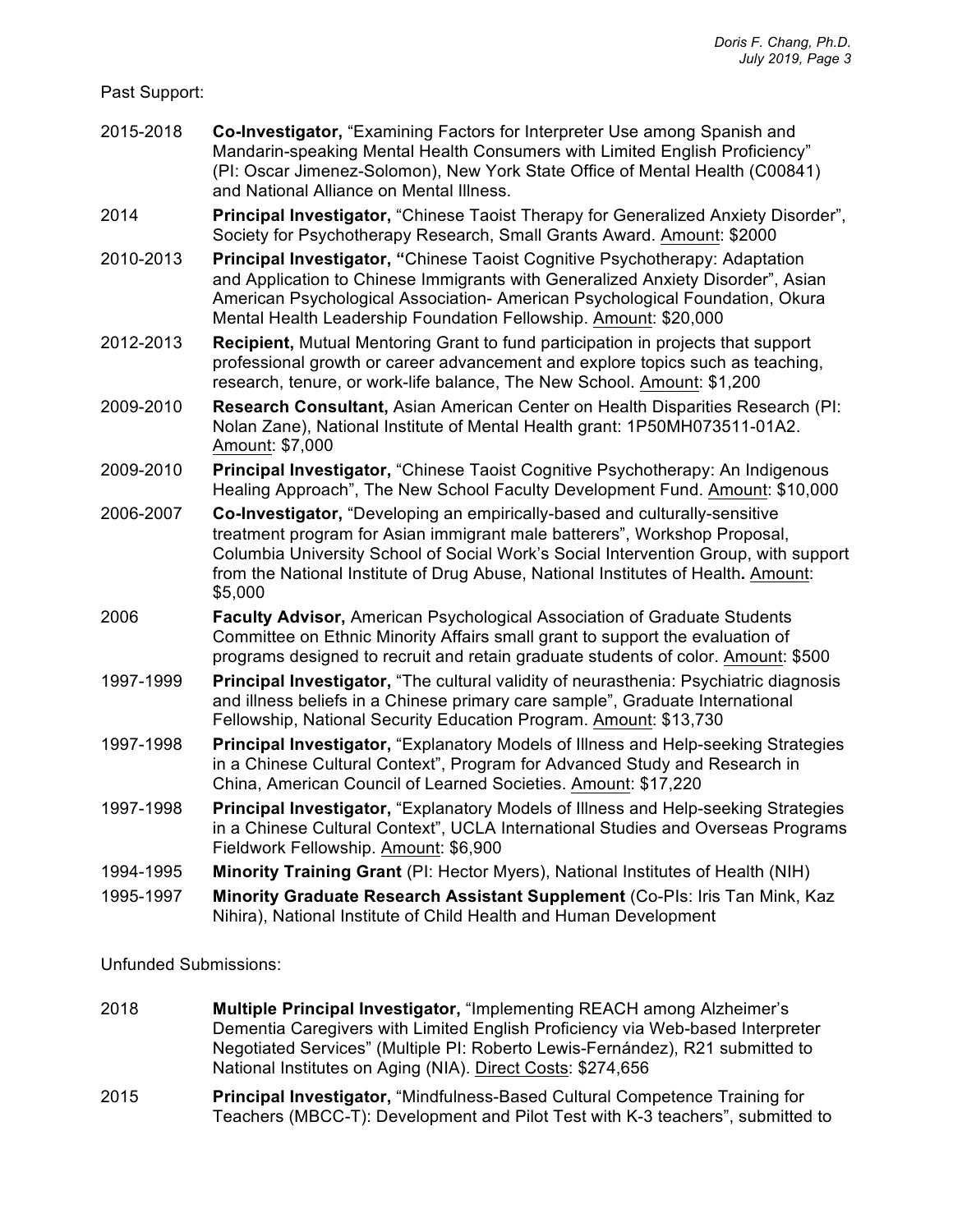American Psychological Foundation, F.I.S.H. Foundation Visionary Grant. Total Costs: \$20,000

- 2015 **Principal Investigator,** "Mindfulness-Based Cultural Competence Training for Teachers (MBCC-T): Development and Pilot Test with K-3 teachers", submitted to Spencer Foundation. Total Costs: \$49,935
- 2014 **Principal Investigator,** "Patient-Centered Interpreter-Negotiated Care for Individuals with Limited English Proficiency" (Co-PI Roberto Lewis-Fernandez), Patient Centered Outcomes Research Initiative (PCORI). Total Costs: \$1,306,176
- 2008 **Principal Investigator,** "Domestic Violence in Chinese Immigrant Communities", National Institutes of Mental Health (R01).

### **AWARDS AND HONORS**

| 2018       | Fellow, Asian American Psychological Association                                                |
|------------|-------------------------------------------------------------------------------------------------|
| 2015       | The New School Award for Outstanding Achievements in Diversity and Social Justice               |
| 2012       | Teaching<br>American Psychological Association's Leadership Institute for Women in Psychology   |
| 2009-2011  | Nominee/Finalist, New School Distinguished University Teaching Award                            |
| 2008, 2009 | Fellow, APA Science Leadership Conference                                                       |
| 2006       | Early Career Award for Distinguished Contributions, Asian American Psychological<br>Association |
| 1996       | Stanley Sue Award for Excellence in Research, Outstanding Master's Thesis, UCLA                 |
| 1994       | Phi Beta Kappa, University of Texas at Austin                                                   |

# **COURSES**

Graduate Courses, New School for Social Research

- Clinical Practicum: Working with Diverse Populations (doctoral)
- Ethnicity in Theory and Clinical Practice (doctoral)
- Assessment of Individual Differences (masters)
- Diagnostic Testing I (doctoral)
- Integrating Research and Clinical Practice (doctoral)

Undergraduate Courses, Eugene Lang College, The New School

- Mindfulness and Social Justice
- Culture, Ethnicity, and Mental Health

### **EDITED JOURNALS**

- Ryder, A., Chentosova-Dutton, Y., Chang, D.F., & Butler, E. (Special issue Eds.) (2013). Contextual shaping of health and well-being: Contributions from cultural-clinical psychology. Special Issue, *Frontiers in Cultural Psychology.*
- Chang, D.F., Good, M.J.D.V., & Good, B. (Special issue Eds.) (2003). The politics of science: Culture, race, ethnicity, and the supplement to the Surgeon General's report on mental health. Special Issue, *Culture, Medicine and Psychiatry*, 27(4).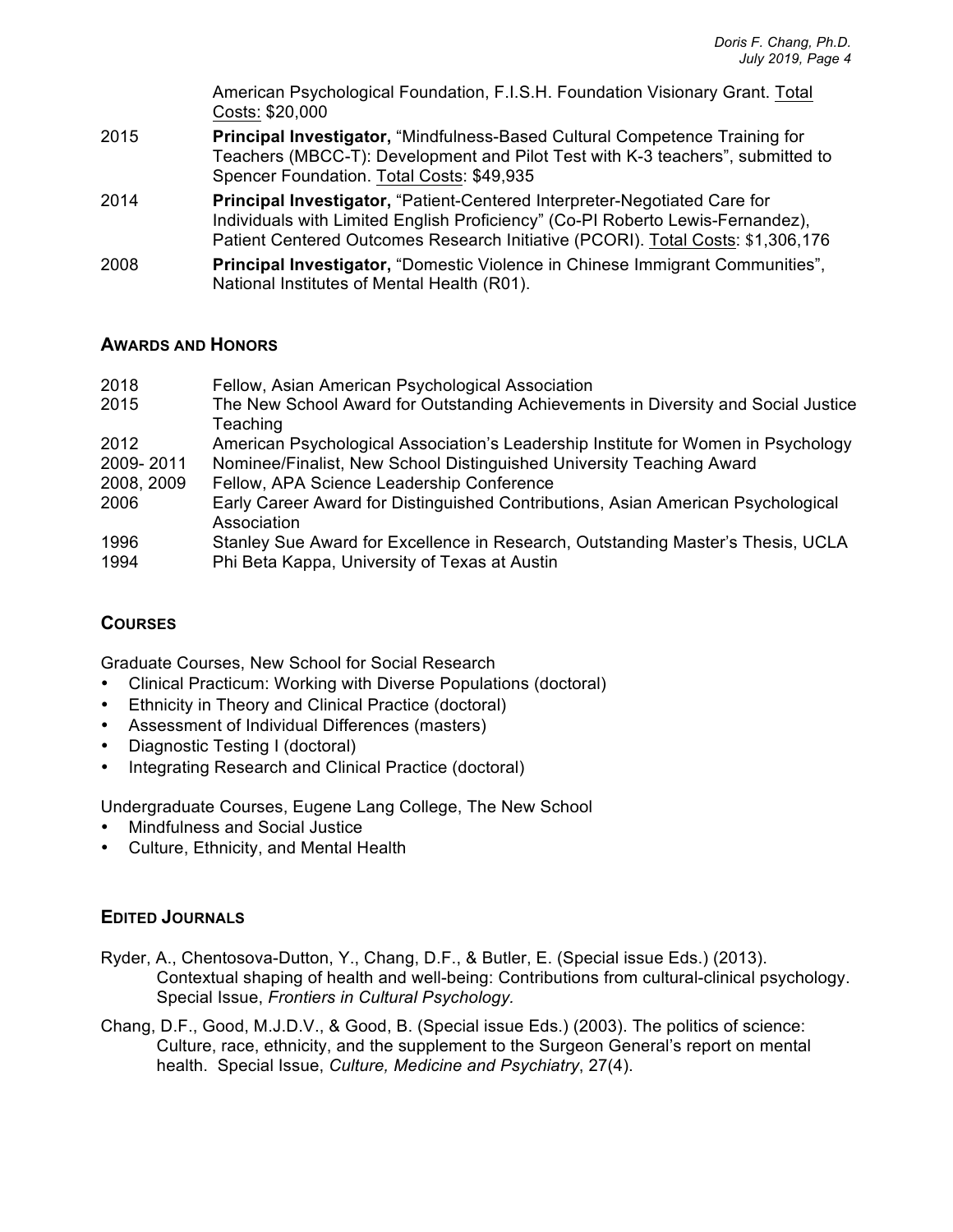**ARTICLES IN PEER-REVIEWED JOURNALS** (\*graduate students under my supervision)

- 1. \*Benjamin, T., Chang, D.F., & Steele, M. (In press). Fa'a'amu kinship care in Tahiti: a qualitative study of experiences and adult well-being. *Adoption Quarterly*.
- 2. *\**Somerville, W., \*Marcus, S., & Chang, D.F. (In press). Multicultural competence-focused peer supervision: A mixed methods study of psychology trainees. *Journal of Multicultural Counseling and Supervision*.
- 3. Sahdra, B., Ciarrochi, J., Parker, P.D., Craven, R., Brockman, R., Devine, E.K., Conigrave, J., & Chang, D.F. (In press). Discrimination as a frame-of-reference effect in overlapping friendship communities of ethnically diverse youth. *Cultural Diversity and Ethnic Minority Psychology*
- 4. Chang, D.F., \*Feldman, K., & \*Easley, H. (2017). "I'm learning to not tell you": Adult Korean transracial adoptees' appraisals of White parents' racial socialization strategies and their perceived effects. *Asian American Journal of Psychology, 8*(4), 308-322.
- 5. \*Okun, L., Chang, D.F., \*Kanhai, G., \*Dunn, J., & \*Easley, H. (2017). Inverting the power dynamic: The process of first sessions of psychotherapy with therapists of color and non-Latino white patients. *Journal of Counseling Psychology. 64*(4), 443-452.
- 6. Chang, D.F., Hung, T., \*Ng, N., \*Ling, A., Chen, T., Cao, Y., & Zhang, Y. (2016). Taoist Cognitive Therapy: Treatment of Generalized Anxiety Disorder in a Chinese Immigrant Woman. *Asian American Journal of Psychology, 7*(3), 205-216.
- 7. Ruglass, L. M., Hien, D. A., Hu, M, Campbell, A. N. C., Caldeira, N., Miele, G. M., & Chang, D. (2014). Racial/ethnic match and treatment outcomes for women with PTSD and substance use disorders receiving community-based treatment. *Community Mental Health Journal, 50*(7), 811-822.
- 8. Yeung, A., & Chang, D.F. (2014). Mood disorders in Asians. *Asian Journal of Psychiatry,*  Special issue on Adult Psychopathology, *7*, 71-73.
- 9. Chang, D.F., & \*Yoon, P. (2011). Clients' perceptions of the significance and impact of race in cross-racial therapy. *Psychotherapy Research, 21*(5), 567-582*.*
- 10. Cao, Y.P., Zhang Y.L., Chang, D.F., Yang, S.C., & Wang, G.Q. (2011). Correlations between self-reported symptoms and psychosocial factors of perpetrators of domestic violence in China: Findings from a population-based sample. *Chinese Medical Journal, 124*(4), 546-550. (In Chinese)
- 11. Lau, A.S., Chang, D.F., & Okazaki, S. (2010). Methodological challenges in treatment outcome research with ethnic minorities. *Cultural Diversity and Ethnic Minority Psychology, 16*(4), 573-580.
- 12. \*Obeid, N., Chang, D.F., & Ginges, J. (2010). Beliefs of wife beating: a Lebanese case. *Violence Against Women, 16*(6), 691-712.
- 13. Chang, D.F., & \*Berk, A. (2009). Making cross-racial therapy work: A phenomenological study of clients' experiences of cross-racial therapy. *Journal of Counseling Psychology, 56*(4), 521-536*.*
- 14. \*Fuller, C., Chang. D.F., & Rubin, L.R. (2009). Sliding under the radar: Passing and power amongst sexual minorities. *Journal of LGBT Issues in Counseling, 3*(2), 128-151*.*
- 15. Chang, D.F., Shen, B.J., & Takeuchi, D.T. (2009). Prevalence and predictors of intimate partner violence in Asian Americans. *International Journal of Law and Psychiatry,* 32, 167- 175.
- 16. Cao, Y.P., Zhang, Y.L., Chang, D.F., Wang, G.Q., Zhang, X.H. (2009). Psychosocial and immunological factors in a case-control study of neurasthenia. *Psychosomatics, 50*, 24-29.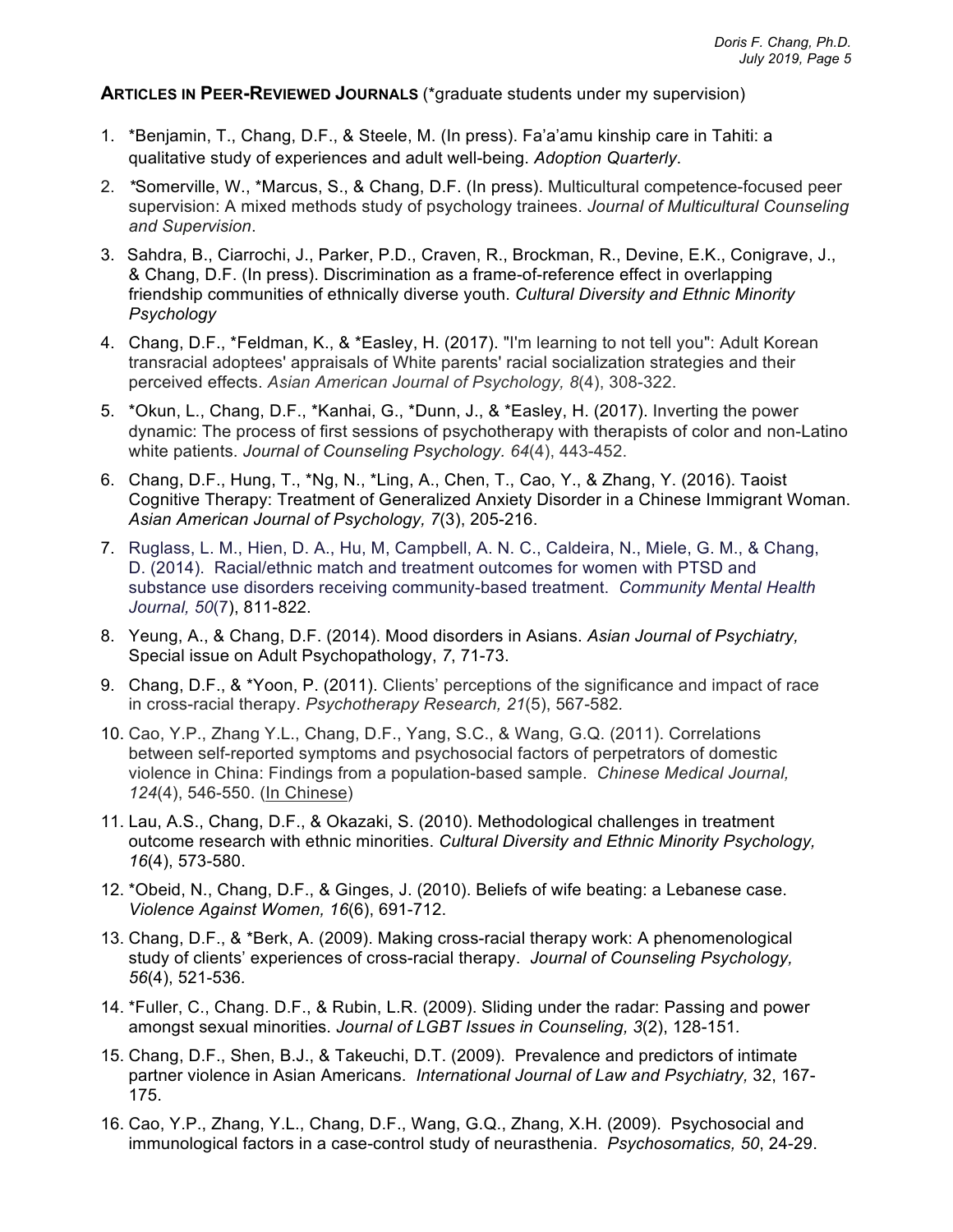- 17. Chang, D.F. & \*Demyan, A. (2007). Teachers' stereotypes of Asian, Black, and White students. *School Psychology Quarterly*, *22*(2), 91-114.
- 18. Cao,Y., Zhang Y. & Chang, D. F. (2006). A comparison study of domestic violence in Hunan, China. *The Yale-China Health Journal, 4*, 27-44.
- 19. Breslau, J.A., & Chang, D.F. (2006). Psychiatric disorders among foreign-born and U.S. born Asians and Pacific Islanders in a U.S. National Survey. *Social Psychiatry and Psychiatric Epidemiology, 41*(12), 943-950.
- 20. Chang, D.F., Myers, H.F., Yeung, A., Zhang, Y., Zhao, J., & Yu, S. (2005). *Shenjing Shuairuo* and the DSM-IV: Diagnosis, distress, and disability in a Chinese primary care setting. *Transcultural Psychiatry, 42,* 204-218*.*
- 21. Chang, D.F., Tong, H., Shi, Q., & Zeng, Q. (2005). Letting a hundred flowers bloom: Counseling and psychotherapy in the People's Republic of China. *Journal of Mental Health Counseling*, *27,* 104-116.
- 22. Yeung, A., Xu, Y, & Chang, D.F. (2005). Prevalence and illness beliefs of sleep paralysis among Chinese patients in primary care. *Transcultural Psychiatry, 4*, 135-145.
- 23. Yeung, A., Chang, D.F., Gresham, R.L., Nierenberg A.A., & Fava M. (2004). Illness beliefs of depressed Chinese American patients in primary care. *Journal of Nervous and Mental Disease, 192*(4), 324-327.
- 24. Chang, D.F. (2003). An introduction to the Politics of Science: Culture, race, and ethnicity and the Supplement to the Surgeon General's Report on mental health. *Culture, Medicine and Psychiatry, 27*(4), 273-283.
- 25. Chang, D.F., & Sue, S. (2003). The effects of race and problem type on teachers' assessments of student behavior. *Journal of Consulting and Clinical Psychology, 71*(2), 235-242.
- 26. Yeung, A., & Chang, D.F. (2002). Cultural formulation of psychiatric diagnosis. Adjustment disorder: Intergenerational conflicts in a Chinese immigrant family. *Culture, Medicine, and Psychiatry, 26,* 509-525*.*
- 27. Chang, D.F., & Kleinman, A. (2002). Growing pains: Mental health care in a developing China. *Yale-China Health Studies Journal, 1*(1), 85-98.
- 28. Zhang, Y., Young, D., Lee, S., Li L., Zhang, H., Xiao, Z., Hao, W., Feng, Y., Zhou, H., & Chang, D.F. (2002). Chinese Taoist cognitive psychotherapy in the treatment of generalized anxiety disorder in contemporary China. *Transcultural Psychiatry, 39*(1), 115- 129.
- 29. Chang, D.F., Chun, C-A., Takeuchi, D., & Shen, H. (2000). The SF-36 Health Survey: Tests of data quality, scaling assumptions, and reliability in a community sample of Asian Americans. *Medical Care, 38*(5), 542-548.

**BOOK CHAPTERS** (\*graduate students under my supervision)

- 30. \*Somerville, W., \*Williams, S., \*Miao, Y., \*Dunn, J., & Chang, D. F. (In press). Identifying and remediating personal prejudice: What does the evidence say?" In L. Benuto, M. Duckworth, A. Masuda, & W. O'Donohue (Eds.), *Prejudice, Stigma, Privilege, and Oppression: A Behavioral Health Handbook.* Springer.
- 31. Chang, D.F., \*Miao, I.Y., & Cao, Y.P. (In press). Returning to the source: The development and application of Taoist Cognitive Therapy to Chinese immigrants in the United States. In Y.P. Cao (Ed.), *Psychotherapy and Counseling: Clinical Research and Analysis*. People's Health Publishing House. [In Chinese].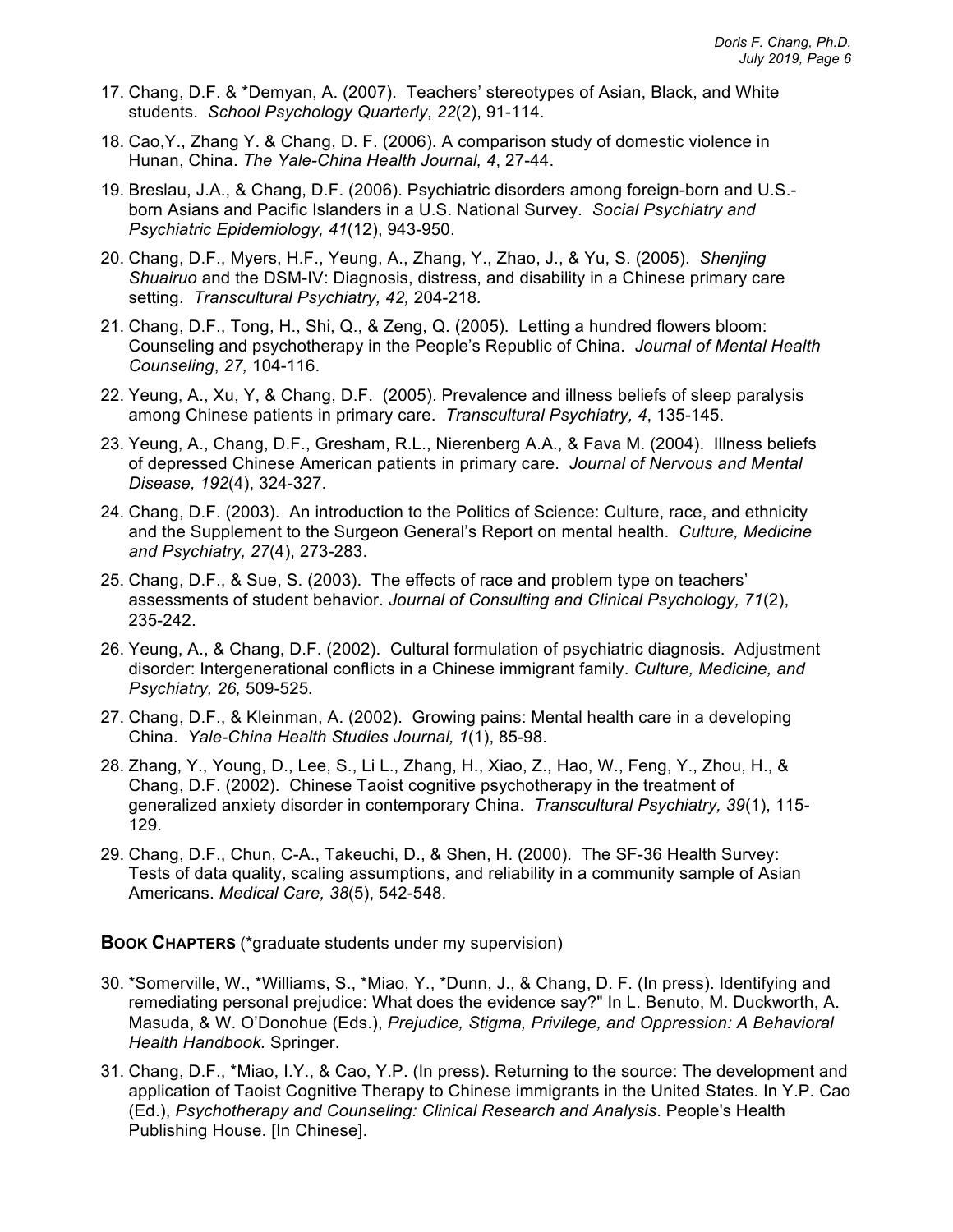- 32. Kaplan, J., & Chang, D.F. (2016). Mindfulness in practice: Incorporating mindfulness inside and outside of sessions. In E. Zerbo, A. Schlecter, S. Desai, & P. Levounis (Eds.), *Becoming mindful: Integrating Mindfulness into your Psychiatric Practice (pp. 61-78). Arlington, VA:* American Psychiatric Association Publishing.
- 33. Lau, A. S., Chang, D.F., Okazaki, S., & Bernal, G. (2016). Psychotherapy research with ethnic minorities: What is the research agenda? (pp. 31-53). In N. W. S. Zane, G. Bernal, & F. T. L. Leong (Eds.) *Evidence-Based Psychological Practice With Ethnic Minorities: Culturally Informed Research and Clinical Strategies*. Washington, DC: APA Books.
- 34. Shi, Q., Yu, P., Senf, W., & Chang, D. (2015). Counseling and psychotherapy in China: Yang's story. In R. Moodley, M. Sookoor, M., U. Gielen, & R. Wu (Eds.). *Therapy Without Borders: International and Cross-Cultural Case Studies Handbook* (pp. 73-78). Washington, DC: American Counseling Association Books.
- 35. Chang, D.F., Cao, Y-P., Shi, Q., Wang, C., & Qian, M. (2012). Counseling and psychotherapy in China: Building capacity to serve 1.3 billion (pp. 182-192). In R. Moodley, U. P. Gielen, & R. Wu (Eds.), *Handbook of Counseling and Psychotherapy in an International Context.* Routledge, NY*.*
- 36. Yeung, A. & Chang, D.F. (2012). Mood Disorders. In E. Chang (Ed.), *Handbook of Adult Psychopathology in Asians: Theory, Diagnosis, and Treatment* (pp. 108-142)*.* Oxford University Press.
- 37. Leong, F., Lee, S-H., & Chang, D.F. (2008). Counseling and psychotherapy with Asian Americans: Client and therapist variables. In P.B. Pedersen, J.G. Draguns, W.J. Lonner, & J.E. Trimble (Eds.), *Counseling across Cultures* (6<sup>th</sup> ed.). Thousand Oaks, CA: Sage.
- 38. Kim, I., Lau, A.S., & Chang, D.F. (2006). Family violence. In F. Leong, A. Inman, A. Ebreo, L. Yang, L. Kinoshita, & M. Fu (Eds.), *Handbook of Asian American Psychology* (pp. 363- 378). Thousand Oaks, CA: Sage.
- 39. Leong, F., Chang, D.F., & Lee, S-H. (2006). Counseling and Psychotherapy with Asian Americans: Process and Outcome. In F. Leong, A. Inman, A. Ebreo, L. Yang, L. Kinoshita, & M. Fu (Eds.), *Handbook of Asian American Psychology* (pp. 429-447). Thousand Oaks, CA: Sage.
- 40. Li, M., Chang, D.F., Tong, H., & Shang, Z. (2005). A brief history of psychotherapy in China. In Q. J. Shi, Q. F. Zeng, X. C. Sheng & W. Senf (Eds.), *Psychotherapy: Theories and practice*. Beijing: Chinese Medicine Pharmacy Science Publishing House. (In Chinese)*.*
- 41. Chang, D.F. (2002). Understanding the rates and distribution of mental disorders. In K.S. Kurasaki, S. Okazaki, & S. Sue (Eds.), *Asian American mental health: Assessment theories and methods.* New York: Kluwer Academic Publishers.
- 42. Chang, D.F., Xu Y., Kleinman, A., & Kleinman, J. (2002). Psychiatric rehabilitation of schizophrenia patients in China: The Shanghai model. In A. Cohen, A. Kleinman, and B. Saraceno (Eds.), *The World Mental Health Casebook* (pp. 27-50). New York: Kluwer Academic Publishers.
- 43. Kaplan, J.S., Chang, D.F., Abe-Kim, J., & Takeuchi, D.T. (1998). Ethnicity and mental health. In H. Friedman (Ed.), *Encyclopedia of Mental Health.* San Diego: Academic Press.

### **TREATMENT MANUALS**

- 44. Chang, D.F., Zhang, Y.L., & Cao, Y.P. (2013). *Clinician's Treatment Manual for Taoist Cognitive Therapy.* Unpublished manuscript.
- 45. Chang, D.F. (2013). *Patient Workbook: Taoist Cognitive Therapy.* Unpublished manuscript.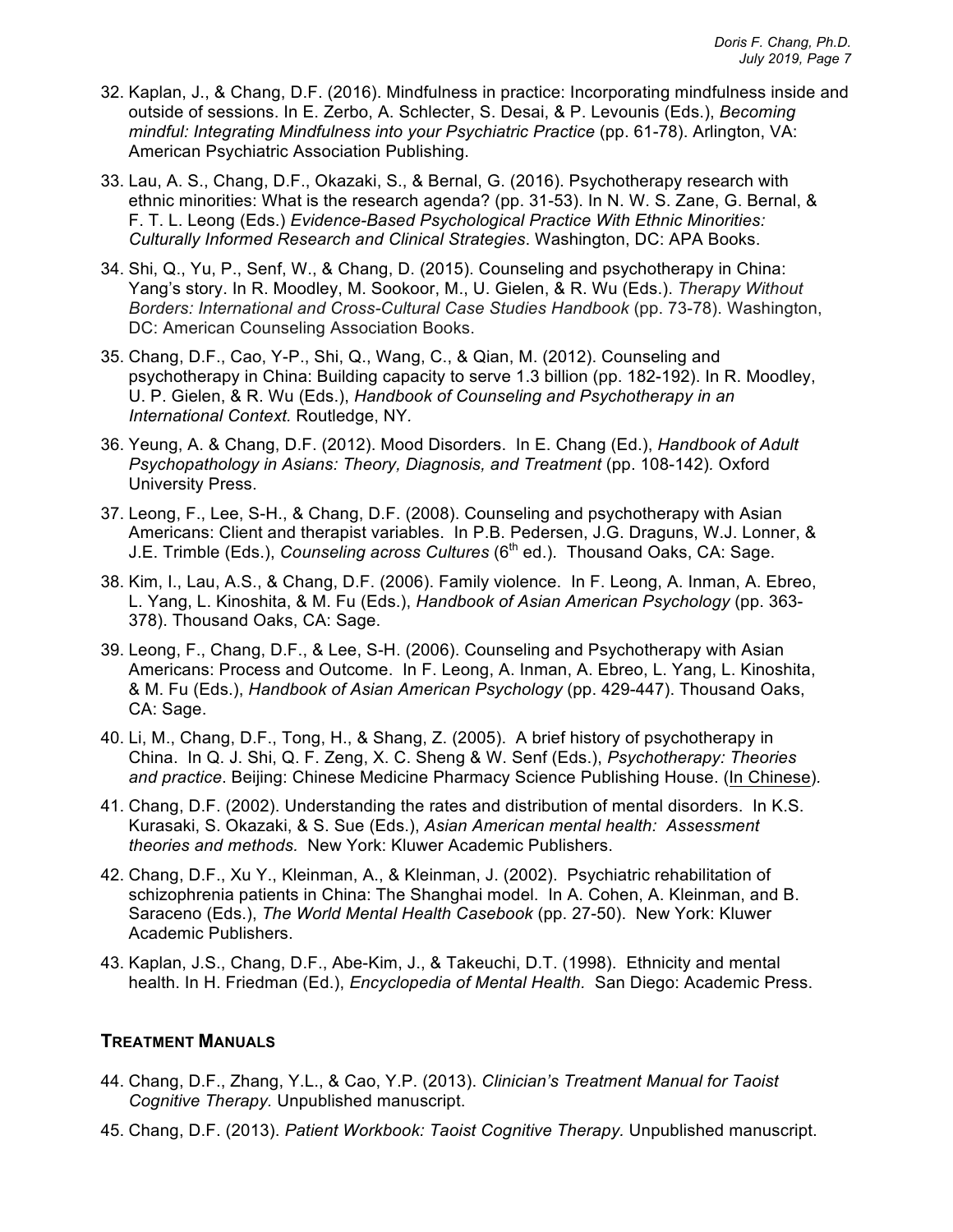#### **OTHER PUBLICATIONS** (\*graduate students under my supervision)

- 46. Chang, D.F. (2017). Shenjing shuairuo*.* In A. Wenzel (Ed.), *The SAGE Encyclopedia of Abnormal and Clinical Psychology.* Thousand Oaks, CA: Sage.
- 47. \*Dunn, J., & Chang, D.F. (2017). Koro*.* In A. Wenzel (Ed.), *The SAGE Encyclopedia of Abnormal and Clinical Psychology.* Thousand Oaks, CA: Sage.
- 48. \*Kanhai, G. & Chang, D.F. (2017). Locus Ceruleus and Panic Disorder. In *The SAGE Encyclopedia of Abnormal and Clinical Psychology.* Thousand Oaks, CA: Sage.
- 49. \*Kanhai, G. & Chang, D.F. (2017). Sexism and Psychological Impact on Men. In K. Nadal (Ed.), *The SAGE Encyclopedia of Psychology and Gender*. Thousand Oaks, CA: Sage.
- 50. Chang, D.F. (2007). Cultural competency in cognitive therapy. *Advances in Cognitive Therapy, 7*(1), 6.
- 51. Chang, D.F. (2006). Culture-bound syndromes: *Shenjing shuairuo*. In Y. Jackson (Ed.), *Encyclopedia of Multicultural Psychology.* Thousand Oaks, CA: Sage.
- 52. Yeung, A., & Chang, D.F. (2006). Somatization. In Y. Jackson (Ed.), *Encyclopedia of Multicultural Psychology.* Thousand Oaks, CA: Sage.

#### **MANUSCRIPTS UNDER REVIEW** (\*graduate students under my supervision)

Chang, D.F., \*Somerville, W., Aragon, R., \*Dimond, J., Boiler, M., \*Thomas, M., Alvarado-Little, W., Hsu, P., Hsieh, E., & Lewis-Fernandez, R. Expanding the role of interpreters in the delivery of culturally-responsive mental healthcare to patients with limited English proficiency. Under review, *International Journal of Social Psychiatry.*

#### **MANUSCRIPTS IN PREPARATION**

- \*Whitney, J., & Chang, D.F. Inner Tradition Made Visible: The interpersonal benefits and effects of meditation practice on close relationships. In preparation, *Mindfulness.*
- Chang, D.F., Hung, T., Chen, T., Cao, Y.P., & Zhang, Y. Taoist Cognitive Therapy for generalized anxiety disorder: Cultural adaptation and pilot test of an indigenous treatment approach for Chinese American immigrants. In preparation, *Frontiers in Cultural Psychology.*
- \*Miao, I.Y., & Chang, D.F. Letting nature take its course: Does a Taoist worldview buffer the effects of acculturative stress in Chinese immigrants? In preparation, *Cultural Diversity and Ethnic Minority Psychology.*
- Chang, D.F., & \*Miao, I.Y. Cultural mindsets and effects on test performance in Chinese immigrant students. In preparation. *Cultural Diversity and Ethnic Minority Psychology.*
- Chang, D.F., & Bitney, C. Broaching racial differences between African American clients and White counselors: Racial identity attitudes and therapy process. In preparation.
- \*Waters, S., \*Huynh, T., \*Malone, T., \*Reyes, L., & \*Chang, D.F*.* The role of cultural disclosures in engagement: An analysis of first sessions of cross-racial therapy. In preparation.
- Chang, D.F., Lewis-Fernandez, R., Somerville, W., Dimond, J. et al. Bridging cultural distance: Collaborations with interpreters as partners in culturally competent care. In preparation.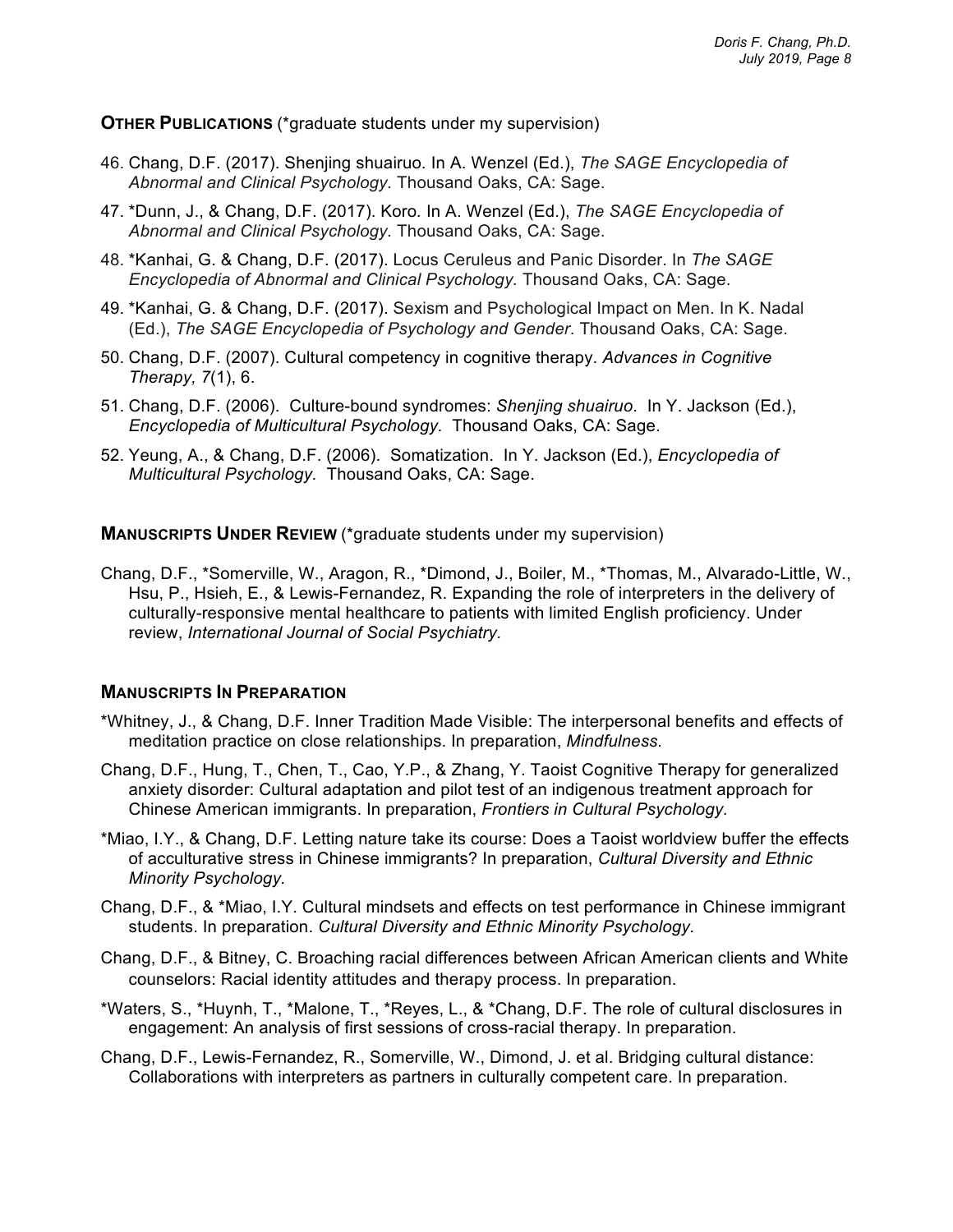**CONFERENCE PRESENTATIONS** (\*graduate students under my supervision) (53 TOTAL)

- Chang, D.F., & \*Dunn, J. (2019, August). "Your people are so hardworking": Clinical experiences and training needs of therapists of color. In D.F. Chang (Chair), *Negotiating Power and* Difference in Cross-Racial Teaching, Therapy, Research and Supervision. Symposium to be presented at the Annual Meeting of the American Psychological Association, Chicago, IL.
- Chang, D.F. (2018, October). Adaptation and development of Taoist Cognitive Therapy. In N. Zane (Chair), *Using Evidence-Based Approaches to Guide the Development of Culturally*  Adapted Treatments. Symposium presented at the 5<sup>th</sup> World Congress of the World Association of Cultural Psychiatry, New York, NY.
- Chang, D.F. (2017, October). Overcoming external and internal barriers on the path to tenure. In J. Chang (Chair), *Visibility and Invisibility III: Navigating Minefields and Paving Your Path to Tenure*. Interactive session presented at the annual convention of the Asian American Psychological Association, Las Vegas, NV.
- Chang, D.F. (2017, October). Cultural mindsets and effects on test performance in Chinese immigrant students. In D.F. Chang (Chair), *Mining Traditional Chinese Wisdom: What does Taoism have to offer?* Symposium presented at the annual convention of the Asian American Psychological Association, Las Vegas, NV.
- Chang, D.F., Zane, N., & Blozis, S. (2017, August). All ruptures are not equal: Patient race/ethnicity as a moderator of the rupture-alliance relationship. In D.F. Chang (Chair), *Beyond Cultural Competence: Understanding Ethnic Disparities through Psychotherapy Process Research.* Symposium presented at the annual convention of the American Psychological Association, Washington, D.C.
- \*Soyeju, O, Chang, D.F., & \*Ng., N. (2017, August). Does early phase therapist self-disclosure enhance therapeutic alliance in White therapist-minority client dyads? In D.F. Chang (Chair), *Beyond Cultural Competence: Understanding Ethnic Disparities through Psychotherapy Process Research.* Symposium presented at the annual convention of the American Psychological Association, Washington, D.C.
- Chang, D.F., \*Williams, S., & \*Waters, S. (2017, August). *Building an effective diversity course in psychology: Solutions to common problems.* Skills-building workshop presented at the annual convention of the American Psychological Association, Washington, D.C.
- Chang, D.F. (2016, April). *Enhancing the cultural sensitivity of interventions for anxiety and depression* (Chairs S. Hayes-Skelton & C. Alcantara). Panel discussion conducted at the Anxiety and Depression Conference, the annual meeting of the Anxiety and Depression Association of America.
- \*Huynh, T., \*Ng, N., \*Reyes, L., \*Dunn, J., \*Waters, S., \*Malone, T., Chang, D.F. (2015, February). *Evidence-based strategies for negotiating the early phase of cross-cultural counseling: A skillsbuilding workshop.* Workshop presented at the 32<sup>nd</sup> Annual Winter Roundtable on Cultural Psychology and Education, Teachers College, Columbia University, New York, NY.
- Chang, D.F., \*Ng, N., Hung, T., & Chen, T. (2014, August). Go with the flow: Taoist Cognitive Therapy for generalized anxiety disorder. In *Psychology of Religion: Research across Multiple Religious Traditions.* Paper session presented at the annual convention of the American Psychological Association, Washington, D.C.
- Chang, D.F. (2014, August). Increasing the trustworthiness of qualitative research with member checking. In *Designing and Presenting Research that Embodies the Community's Voice.* Skillbuilding session presented at the annual convention of the American Psychological Association, Washington, D.C.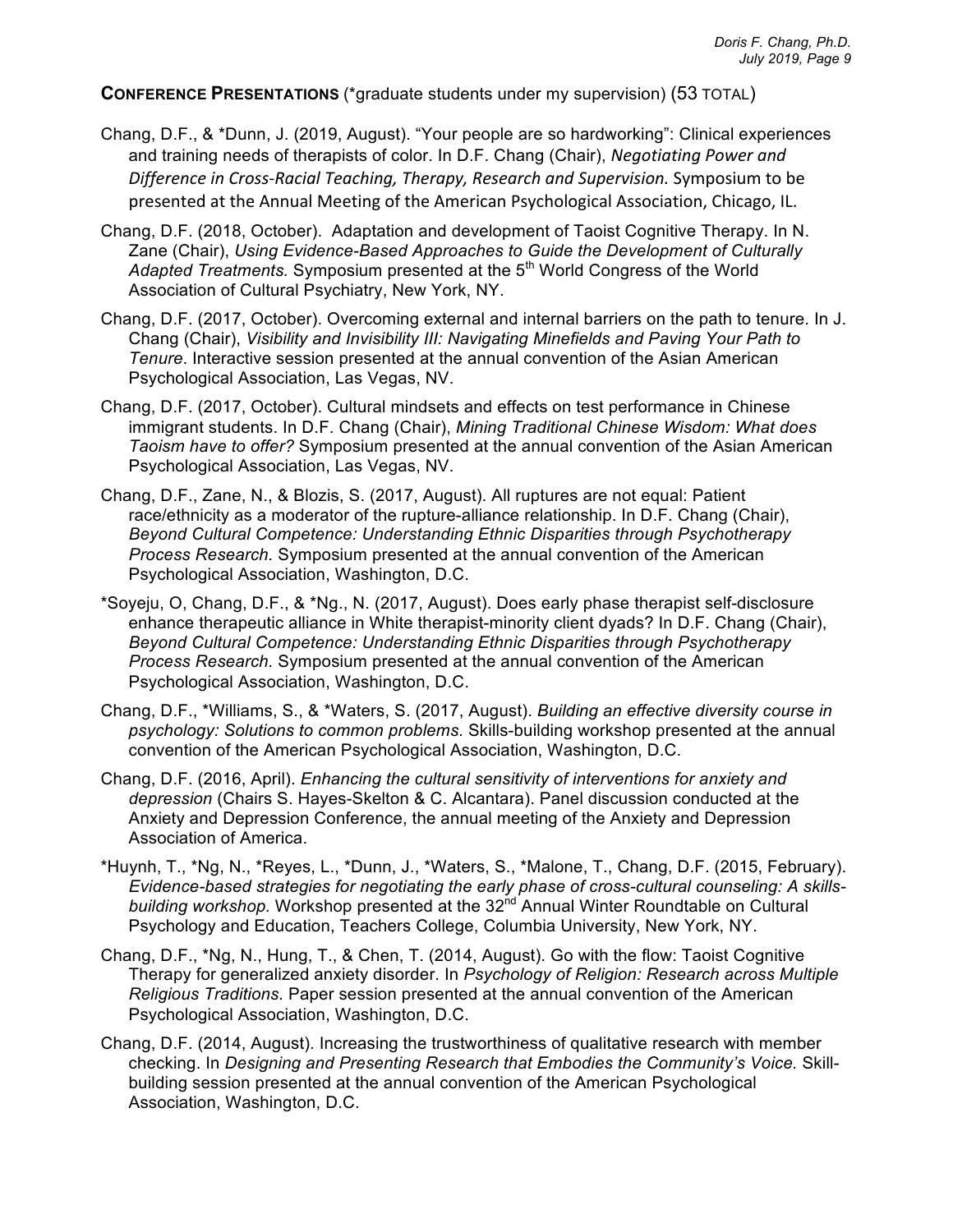- Chang, D.F., & Lewis-Férnandez, R. (2014, February). Innovative strategies to improve access and quality of care to individuals with limited English proficiency. In *The Business Case and Best Practices for Ensuring Language Access.* Symposium presented at the Behavioral Health Reform and Culturally Competent Care: A Closer Look conference, New York City Department of Health and Mental Hygiene and New York Association of Psychiatric Rehabilitation Services (NYAPRS), NY, NY.
- Chang, D.F. (2014, February). The Multicultural Therapy Process Measure: Tools for developing empirically-grounded models of culturally competent care. In D.F. Chang (Chair), *Sharing Parts of Themselves: Patient and Therapist Self-Disclosures, Therapy Process, and Outcomes in Cross-Racial Therapy.* Paper presented at the 31<sup>st</sup> Annual Winter Roundtable on Cultural Psychology and Education, Teachers College, Columbia University, New York, NY.
- \*Waters, S., \*Reyes, L., \*Prout, J., \*Huynh, T., & Chang, D.F. (2014, February). The Role of Cultural Disclosures in Engagement Analysis of First Sessions in Cross-Racial Therapy*.* In D.F. Chang (Chair), *Sharing Parts of Themselves: Patient and Therapist Self-Disclosures, Therapy Process, and Outcomes in Cross-Racial Therapy.* Paper presented at the 31<sup>st</sup> Annual Winter Roundtable on Cultural Psychology and Education, Teachers College, Columbia University, New York, NY.
- \*Ng, N., \*Prout, J., \*Thomas, B., & Chang, D.F. Understanding Therapist Self-Disclosure in Cross-Racial Therapy. In D.F. Chang (Chair), *Sharing Parts of Themselves: Patient and Therapist*  Self-Disclosures, Therapy Process, and Outcomes in Cross-Racial Therapy. Paper presented at the 31<sup>st</sup> Annual Winter Roundtable on Cultural Psychology and Education, Teachers College, Columbia University, New York, NY.
- \*Somerville, W., \*Okun, L., & Chang, D.F. (2014, February*). Social Justice Oriented supervision for Counseling and Psychotherapy Trainees.* Roundtable Discussion presented at the 31st Annual Winter Roundtable on Cultural Psychology and Education, Teachers College, Columbia University, New York, NY.
- \*Waters, S.B., Taylor, J., Chang, D.F., & Muran, J.C. (2013, October). *Negotiating cultural identities in the therapeutic relationship: A qualitative analysis.* Paper presented at the Diversity Challenge: Intersections of Race and Culture and Health and Mental Health, Institute for the Study and Promotion of Race and Culture, Boston College, Boston, M.A.
- \*Ng, N., \*Prout, J., \*Thomas, B. & Chang, D.F. (2013, September). *Understanding therapist selfdisclosure in cross-racial therapy: A mixed-methods design.* Paper presented at the Diversity Challenge, Boston, MA.
- Chang, D.F. (2013, August). Returning to the source: Taoist Cognitive Therapy for Chinese immigrants with generalized anxiety disorder. In D.F. Chang (Chair), *Beyond Reason: Operationalizing Culture and Spirituality in the Age of EBTs.* Symposium conducted at the Annual Meeting of the American Psychological Association, Honolulu, HI.
- Chang, D.F. (2013, August). Returning to the source: Taoist Cognitive Therapy for Chinese immigrants with generalized anxiety disorder. In D.F. Chang (Chair), *Beyond Reason: Exploring the Healing Potential of Cultural and Spiritual Wisdom in Three Cultural Communities.* Symposium conducted at the Annual Meeting of the Society for the Study of Psychiatry and Culture, Toronto, Canada.
- Chang, D.F., \*Thomas, M., & \*Feldman, K. (2012, August). The Multicultural Therapy Measure: Initial development and predictions of treatment outcome. In D.F. Chang (Chair), *Culturally-Informed Approaches to Conducting Psychotherapy Process Research with Racial/Ethnic Minority Patients.* Symposium conducted at the Annual Meeting of the American Psychological Association, Orlando, FL.
- \*Okun, L., Chang, D.F., \*Feldman, K., \*Thomas, M., & Safran, J. (2012, August). Examining the Working Alliance as a Predictor of Treatment Engagement in Racially/Ethnically Mismatched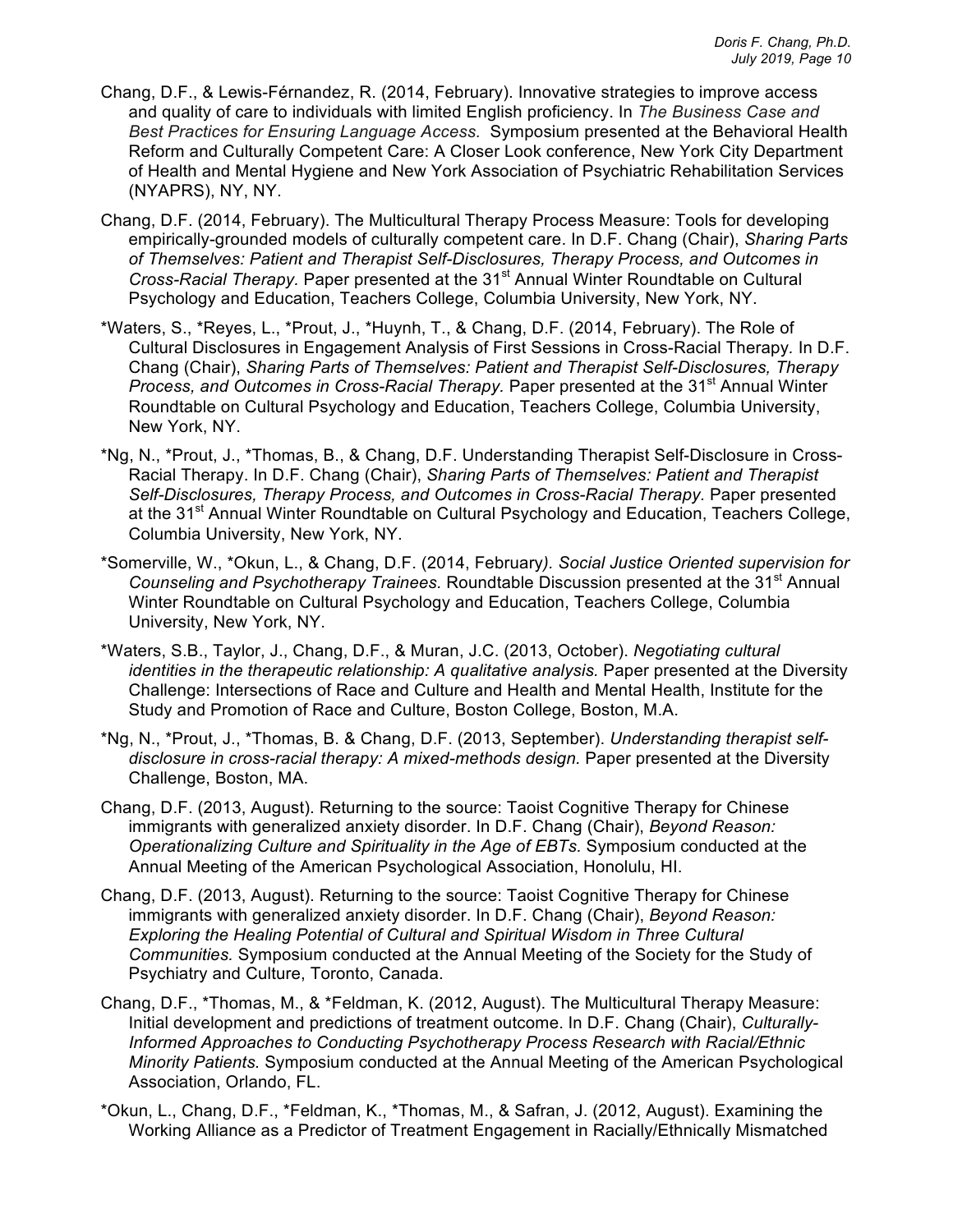Therapy Dyads. In D.F. Chang (Chair), *Culturally-Informed Approaches to Conducting Psychotherapy Process Research with Racial/Ethnic Minority Patients.* Symposium conducted at the Annual Meeting of the American Psychological Association, Orlando, FL.

- \*Reyes, L., \*Paul, L., & Chang, D.F. (2012, August). The elephant in the room: Effects of broaching race, ethnicity, and culture in cross-racial therapy dyads. In D.F. Chang (Chair), *Culturally-Informed Approaches to Conducting Psychotherapy Process Research with Racial/Ethnic Minority Patients.* Symposium conducted at the Annual Meeting of the American Psychological Association, Orlando, FL.
- \*Thomas, M., Chang, D.F., & Safran, J. (2012, August). Measurement of ruptures in therapy with racial/ethnic minority patients. In D.F. Chang (Chair), *Culturally-Informed Approaches to Conducting Psychotherapy Process Research with Racial/Ethnic Minority Patients.*  Symposium conducted at the Annual Meeting of the American Psychological Association, Orlando, FL.
- Chang, D.F., \*Thomas, M., & \*Feldman, K. (2012, June). The Multicultural Therapy Process Coding System: Initial development and predictions of treatment outcome. In D.F. Chang (Chair), *Culturally-Informed Approaches to Conducting Psychotherapy Process Research with Racial/Ethnic Minority Patients.* Symposium conducted at the Annual Meeting of the Society for Psychotherapy Research, Virginia Beach, VA.
- \*Okun, L., Chang, D.F., \*Feldman, K., \*Thomas, M., & Safran, J. (2012, June). Examining the Working Alliance as a Predictor of Treatment Engagement in Racially/Ethnically Mismatched Therapy Dyads. In D.F. Chang (Chair), *Culturally-Informed Approaches to Conducting Psychotherapy Process Research with Racial/Ethnic Minority Patients.* Symposium conducted at the Annual Meeting of the Society for Psychotherapy Research, Virginia Beach, VA.
- \*Reyes, L., \*Paul, L., & Chang, D.F. (2012, June). The elephant in the room: Effects of broaching race, ethnicity, and culture in cross-racial therapy dyads. In D.F. Chang (Chair), *Culturally-Informed Approaches to Conducting Psychotherapy Process Research with Racial/Ethnic Minority Patients.* Symposium conducted at the Annual Meeting of the Society for Psychotherapy Research, Virginia Beach, VA.
- \*Thomas, M., Chang, D.F., & Safran, J. (2012, June). Measurement of ruptures in therapy with racial/ethnic minority patients. Symposium conducted at the Annual Meeting of the Society for Psychotherapy Research, Virginia Beach, VA.
- Chang, D.F., Lewis-Férnandez, & Aragon, R. (2011, August). *Using interpreters as cultural brokers: A new approach to providing culturally competent mental health care for patients with limited English proficiency.* Paper presented at the Annual Meeting of the American Psychological Association, Washington, D.C.
- Chang, D.F., Lewis-Férnandez, & Aragon, R. (2011, April). *Using interpreters as cultural brokers: A new approach to providing culturally competent mental health care for patients with limited English proficiency.* Paper presented at the NIDA conference, Disparities Research to Disparities Interventions: Lessons Learned and Opportunities for the Future of Behavioral Health Services, Pentagon City, VA.
- Chang, D.F. (2010, August). Discussant, *New classifications for mental disorders and their implications for Practitioners: ICD-11, DSM-V, and RDoC.* Presidential Symposium to be conducted at the annual meeting of the American Psychological Association, San Diego, CA.
- \*Fuller, C.F., Chang, D.F., & Rubin, L. (2010, August). Power and passing among sexual minorities. In D.G. Larsen (Chair), *Self-concealment in sexual minorities: Health implications and evolving theory.* Symposium conducted at the annual meeting of the American Psychological Association, San Diego, CA.
- Chang, D.F., \*Bitney, C., & \*Feldman, K. (2009, October). *Strategies for assessing racial/cultural identity and addressing differences in cross-racial therapy.* Workshop conducted at the 9<sup>th</sup>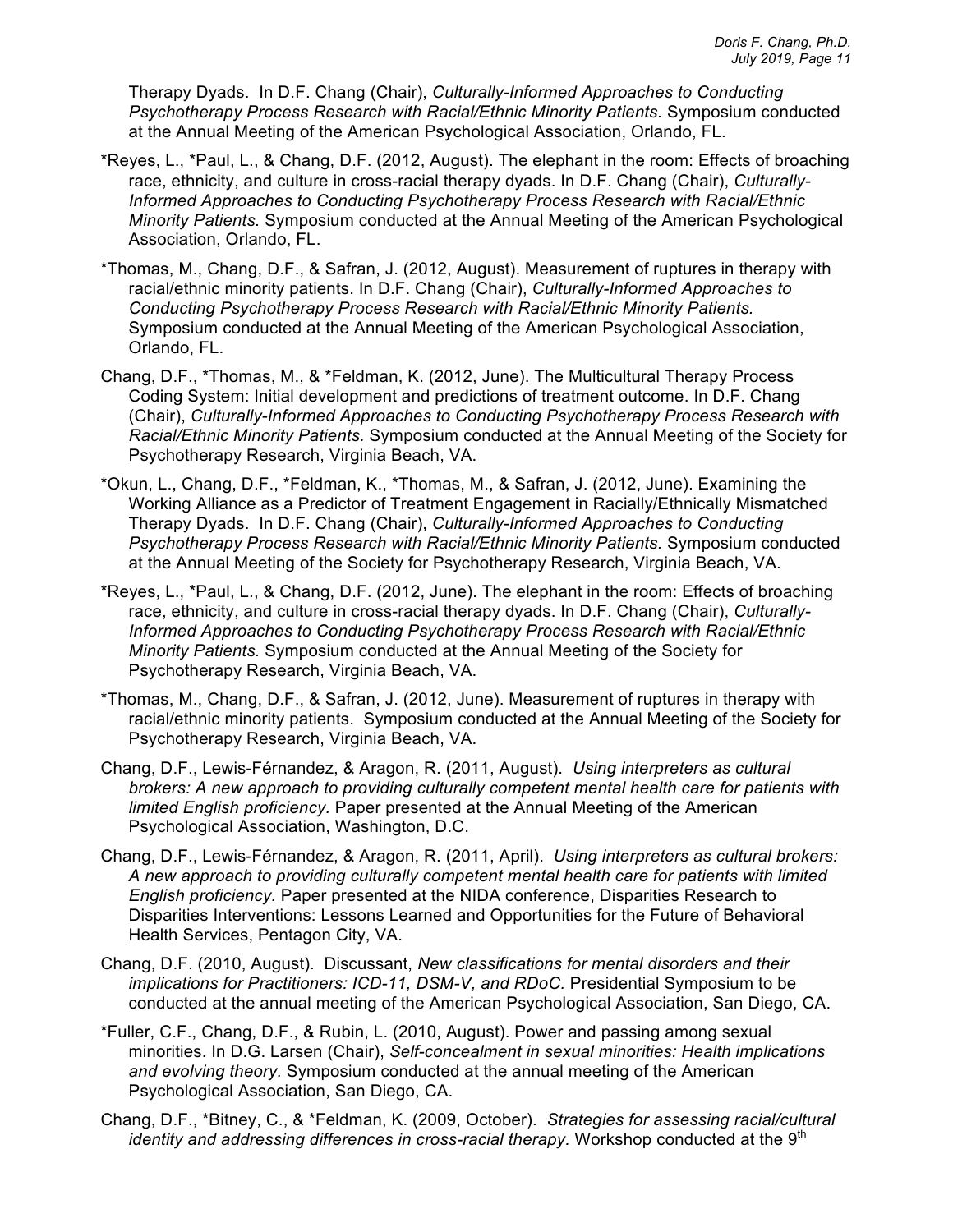Annual Diversity Challenge Conference, Institute for the Study and Promotion of Race and Culture, Boston College, Boston, MA.

- Chang, D.F. (2008, October). Patients' narratives of cross-racial therapy: Implications for bridging cultural distance in multicultural counseling contexts. In D. Xie (Chair), *The internationalization*  of multicultural counseling. Symposium conducted at the 5<sup>th</sup> World Congress for Psychotherapy, Beijing, China.
- Chang, D.F. (2008, October). Made in China: The emergence of a psychoanalytic worldview. In T. Smith (Chair), *Culture and Therapy*. Symposium conducted at the 5<sup>th</sup> World Congress for Psychotherapy, Beijing, China.
- Chang, D.F. & \*Berk, A. (2008, August). Client, therapist, and relationship predictors of satisfaction with cross-racial therapy*.* In D.F. Chang (Chair), *Making Cross-Racial Therapy Work: Findings from a Phenomenological Study of Patients' Experiences of Cross-Racial Therapy.* Symposium conducted at the Annual Meeting of the American Psychological Association, Boston, MA.
- Chang, D.F., \*Berk, A., & \*Hijioka, S. (2008, February). Creating Successful Cross-Racial Therapy Relationships: An Integrative Model. In D.F. Chang (Chair), *Creating Successful Cross-Racial Therapy Relationships: Emerging Findings from a Phenomenological Study of Clients' Experiences of Working with a Racially/Ethnically Different Therapist.* Symposium conducted at the 25<sup>th</sup> Annual Meeting of the Winter Roundtable on Cultural Psychology and Education, Teachers College, Columbia University, NY.
- \*Yoon, P., \*Suero, J., & Chang, D.F. How race matters: Clients' experiences of working with a racially different therapist. In D.F. Chang (Chair), *Creating Successful Cross-Racial Therapy Relationships: Emerging Findings from a Phenomenological Study of Clients' Experiences of Working with a Racially/Ethnically Different Therapist.* Symposium conducted at the 25<sup>th</sup> Annual Meeting of the Winter Roundtable on Cultural Psychology and Education, Teachers College, Columbia University, NY.
- \*Fuller, C., \*Burrell, M., Melwani, P., & Chang, D.F. The elephant in the room: Client perspectives on discussing racial, ethnic, and cultural difference in therapy*.* In D.F. Chang (Chair), *Creating Successful Cross-Racial Therapy Relationships: Emerging Findings from a Phenomenological Study of Clients' Experiences of Working with a Racially/Ethnically Different Therapist.*  Symposium conducted at the 25<sup>th</sup> Annual Meeting of the Winter Roundtable on Cultural Psychology and Education, Teachers College, Columbia University, NY.
- \*Berk, A., Chang, D.F., & \*Hijioka, S. (2006, October). *The immigrant client's experience with a racially different therapist.* Interactive session conducted at the Diversity Challenge 2006: Do Immigrants Catch or Carry Race and Culture? Sponsored by the Institute for the Study and Promotion of Race and Culture, Boston College, Boston, MA.
- Chang, D.F. (2006, September). Cultures in transition: Perspectives on China and the United States. In Liu Xie-he and Xiao Ze-ping (Chairs), *Culture and Psychology: Relating to Chinese.*  Symposium conducted at the First World Congress of Cultural Psychiatry, Beijing, China.
- Chang, D.F., Shen, B.J., & Takeuchi, D.T. (2005, November). Intimate Partner Violence in Asian Americans: Findings from the National Latino and Asian American Study. In D.F. Chang (Chair), *Intimate Partner Violence in Asian Families: Findings from the United States and China.* Symposium conducted at the Fourth Pan-Asia Pacific Conference on Mental Health, Shanghai, China.
- Chang, D.F., Shen, B.J., & Takeuchi, D.T. (2005, August). Prevalence and Predictors of Domestic Violence in Asian Americans. In A.S. Lau (Chair), *Vulnerability to Public Health Problems among Asian Americans: Findings from the National Latino and Asian American Study.* Symposium conducted at the annual meeting of the American Psychological Association, Washington, D.C.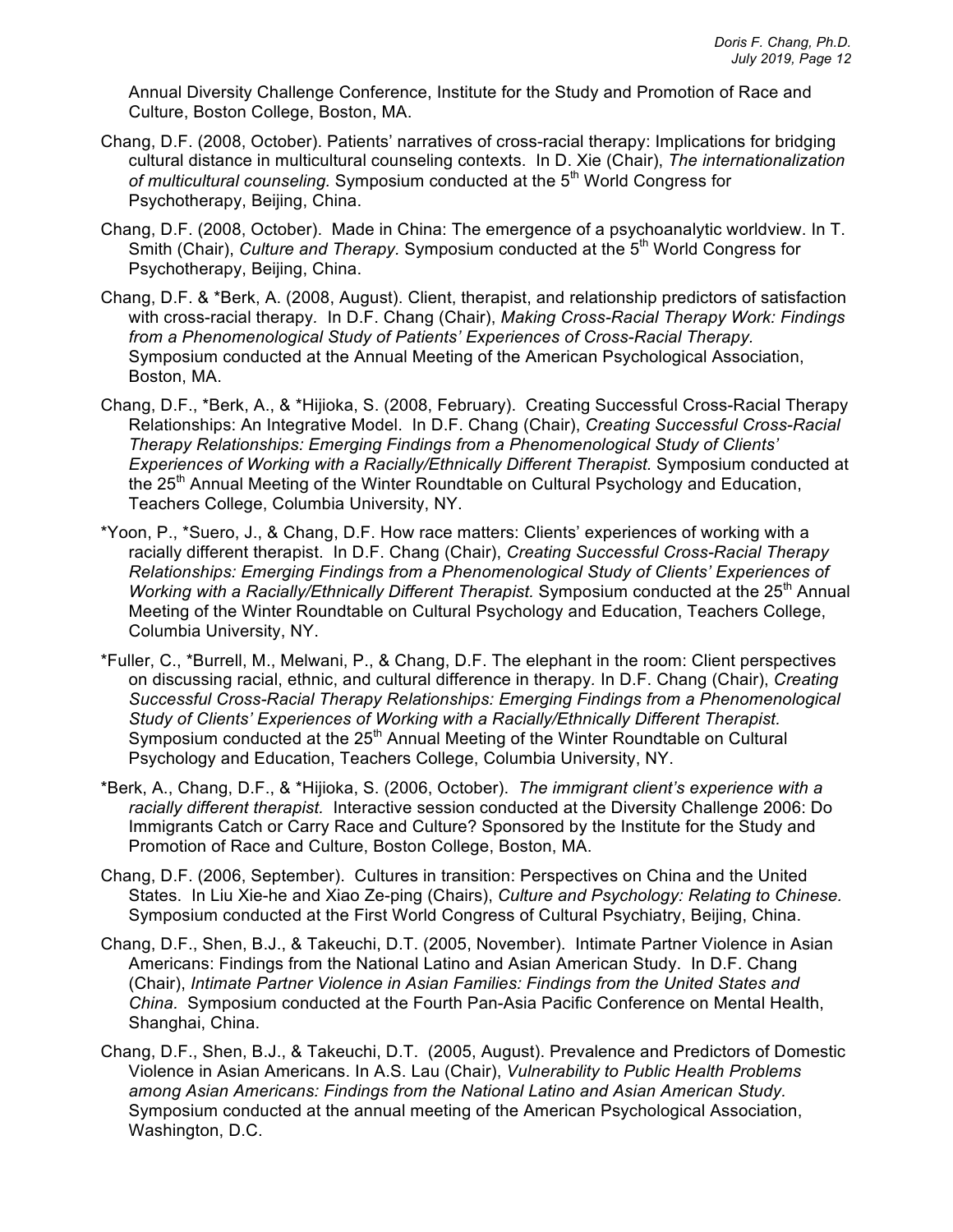- Yeung, A., Chang, D.F., & Fava, M. (2003, October). Illness Beliefs of Depressed Chinese Americans: Implications for Initiating CBT in Asian Americans. In M. Otto (Chair), *Applying CBT across cultures: Symptom presentation and treatment in the affective disorders.*  Symposium conducted at the annual meeting of the Association for the Advancement of Behavior Therapy, Boston, MA.
- Chang, D.F. (2003, April). *China's growing pains: The search for an indigenous system of mental health care.* Paper presented at the annual meeting of the Ohio Society for Psychotherapy Research, Athens, Ohio.
- Chang, D.F. (2002, August). Family violence in Asian immigrant communities: Ethnographic perspectives on the development of culturally-responsive services. In A. Oh (Chair), *Domestic Violence and the Asian American Family.* Symposium conducted at the 30<sup>th</sup> annual meeting of the Asian American Psychological Association, Chicago, IL.
- Kaplan, J.S., & Chang, D.F. (2001, August). *Racial identities in psychotherapy: Interactions with*  Asian/White dyads. Interactive session conducted at the 29<sup>th</sup> annual meeting of the Asian American Psychological Association, San Francisco, CA.
- Chang, D.F., Shewmangal, N., & Fan, S. (2001, August). Domestic violence in Asian American communities: Education, advocacy, and community responses. In K. Nihira (Chair), *Cultural Orientation and Adjustment in Asian Populations.* Symposium conducted at the 109<sup>th</sup> annual meeting of the American Psychological Association, San Francisco, CA.
- Chang, D.F., Myers, H., Zheng, Y-P., Zhang Y., Zhao J-P., Yu, S-Y. (1998, September). Psychiatric disorders in a primary care setting. In *Cross-Cultural Psychiatry*. Symposium conducted at the Second National Psychiatric Conference of the Chinese Medical Association, Chengdu, Sichuan, China (In Chinese).
- Mink, I.T., Nihira, K., & Chang, D.F. (1997, August). Everyday life in Chinese-American immigrant families: Children with and without disabilities. In I. Mink (Chair), *America's Families: Culture, Disability, and Risk.* Symposium conducted at the 105th Convention of the American Psychological Association, Chicago, IL.
- Nihira, K., Chang, D.F., Mink, I.T. (1997, May). From childhood to adolescence in Chinese and Japanese American families: Children with developmental delay. In G. Robinson (Chair), *Multicultural perspectives on MR/DD.* Symposium conducted at the 121st annual meeting of the American Association on Mental Retardation, New York, NY.
- Chang, D.F., Mink, I.T., Nihira, K. (1997, March). The relationship between maternal quality of life, domestic workload and social support: Comparisons between Euro-American and Chinese-American samples. In J. Blacher (Chair), *Dimensions of coping: Over time, across cultures.* Symposium conducted at the Gatlinburg Conference on Research and Theory in Mental Retardation and Developmental Disabilities, Riverside, CA.
- Mink, I.T., Chang, D.F., Nihira, K., Chiang, C. (1996, May). *Chinese American fathers and mothers: Views on family life and mental retardation.* Paper presented at the 120th annual meeting of the American Association on Mental Retardation, San Antonio, TX.

### **CONFERENCE SESSIONS ORGANIZED AND CHAIRED** (18 TOTAL)

Chang, D.F. (2019, August). *Negotiating Power and Difference in Cross-Racial Teaching, Therapy, Research and Supervision.* Symposium to be presented at the Annual Meeting of the American Psychological Association, Chicago, IL.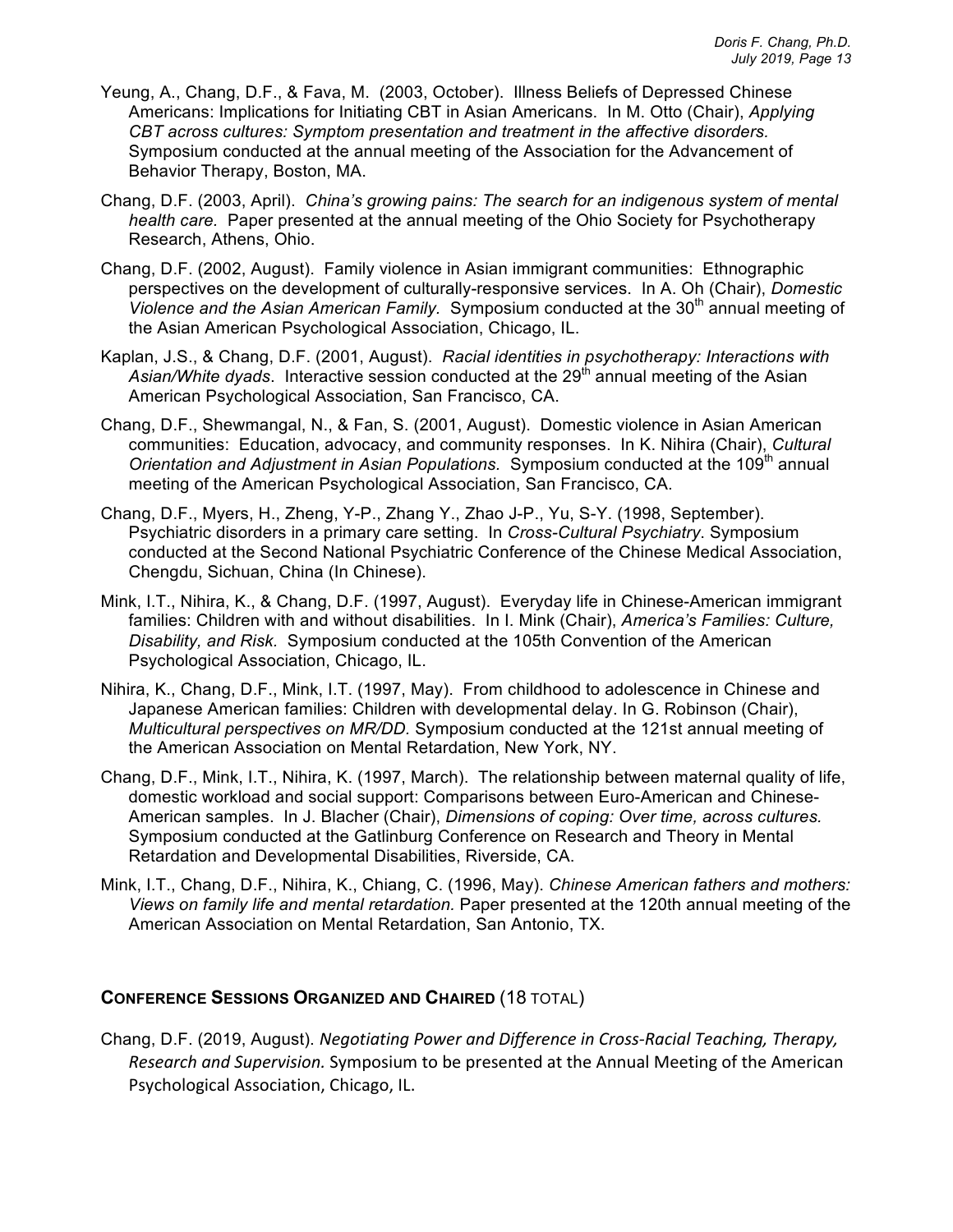- Chang, D.F. (2018, August). *Applying Mindfulness to Social Justice Work: Coping, Resistance, and Healing for Diverse Communities.* Symposium presented at the Annual Meeting of the American Psychological Association, San Francisco, CA.
- Chang, D.F. (2017, October). *Mining Traditional Chinese Wisdom: What does Taoism have to offer?* Symposium presented at the Annual Meeting of the Asian American Psychological Association, Las Vegas, NV.
- Chang, D.F. (2017, August). *Beyond Cultural Competence: Understanding Ethnic Disparities through Psychotherapy Process Research.* Symposium presented at the Annual Meeting of the American Psychological Association, Washington, D.C.
- Chang, D.F. (2015, August). *How has the Multicultural Competence Movement Made a Difference? Where should we go from here?* Symposium presented at the Annual Meeting of the American Psychological Association, Toronto, ON, Canada.
- Chang, D.F. (2015, August). *Navigating the Tenure Process: Stories and Suggestions from Recently Tenured Faculty.* Interactive discussion conducted at the Annual Meeting of the American Psychological Association, Toronto, ON, Canada.
- Chang, D.F. (2014, February). *Sharing Parts of Themselves: Patient and Therapist Self-Disclosures, Therapy Process, and Outcomes in Cross-Racial Therapy.* Symposium presented at the 31<sup>st</sup> Annual Winter Roundtable on Cultural Psychology and Education, Teachers College, Columbia University, New York, NY.
- Okazaki, S., Chang, D.F., Saw, A. (2013, August). *Asian American Women and Leadership.* Interactive discussion conducted at the Annual Meeting of the Asian American Psychological Association, Honolulu, HI.
- Chang, D.F. (2013, August). *Beyond Reason: Operationalizing Culture and Spirituality in the Age of EBTs.* Symposium conducted at the Annual Meeting of the American Psychological Association, Honolulu, HI.
- Chang, D.F. (2013, May). *Beyond Reason: Exploring the Healing Potential of Cultural and Spiritual Wisdom in Three Cultural Communities.* Symposium conducted at the Annual Meeting of the Society for the Study of Psychiatry and Culture, Toronto, Canada.
- Chang, D.F. (2013, February). *Brokering Cultural Ruptures: Lessons Learned from a Community-Based Study of Chinese and Latino Patients with Limited English Proficiency.* Workshop conducted at the 30<sup>th</sup> Annual Winter Roundtable on Cultural Psychology and Education, New York, NY.
- Chang, D.F. (2013, February). *Studying Psychotherapy Processes with Racial/Ethnic Minority Patients: Methodological Advances and Preliminary Findings.* Symposium conducted at the 30<sup>th</sup> Annual Winter Roundtable on Cultural Psychology and Education, New York, NY.
- Chang, D.F. (2013, February). *Measuring Racial Microaggressions: A Critical Analysis of Current Methods.* Symposium conducted at the 30<sup>th</sup> Annual Winter Roundtable on Cultural Psychology and Education, New York, NY.
- Chang, D.F. (2012, August). *Culturally-informed Approaches to Conducting Psychotherapy Process Research with Racial/Ethnic Minority Patients.* Symposium conducted at the Annual Meeting of American Psychological Association, Orlando, FL.
- Chang, D.F. (2012, June). *Culturally-informed Approaches to Conducting Psychotherapy Process Research with Racial/Ethnic Minority Patients.* Symposium conducted at the Annual Meeting of the Society for Psychotherapy Research, Virginia Beach, VA.
- Chang, D.F. (2008, August). *Making Cross-Racial Therapy Work: Findings from a Phenomenological Study of Patients' Experiences of Cross-Racial Therapy.* Symposium conducted at the Annual Meeting of the American Psychological Association, Boston, MA.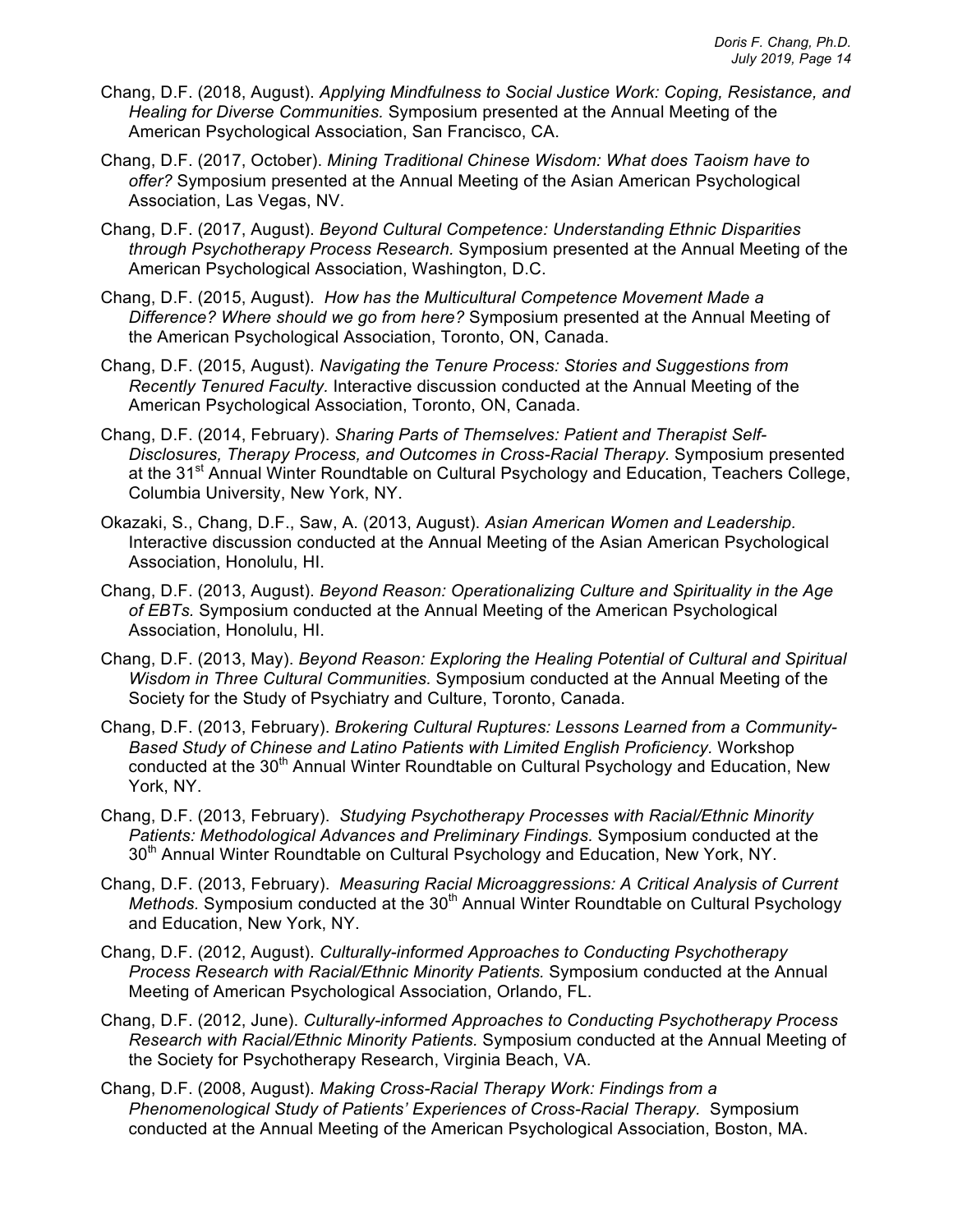- Chang, D.F. (2008, February). *Creating Successful Cross-Racial Therapy Relationships: Emerging Findings from a Phenomenological Study of Clients' Experiences of Working with a Racially/Ethnically Different Therapist.* Symposium conducted at the 25<sup>th</sup> Annual Meeting of the Winter Roundtable on Cultural Psychology and Education, Teachers College, Columbia University, NY, NY.
- Chang, D.F. (2005, November). *Intimate Partner Violence in Asian Families: Findings from the United States and China.* Symposium conducted at the Fourth Pan-Asia Pacific Conference on Mental Health, Shanghai, China.

### **INVITED RESEARCH TALKS AND COLLOQUIA** (39 TOTAL)

- Chang, D.F. (2019, June). *Dismantling oppression from the inside out.* Invited plenary talk, 2019 Mind & Life Summer Research Institute, *Exploring Mental Habits: Contemplative Practices and Interventions for Individual and Social Flourishing.* Garrison, NY.
- Chang, D.F. (2019, June). *Contemplative pedagogy.* Invited breakout session, 2019 Mind & Life Summer Research Institute, *Exploring Mental Habits: Contemplative Practices and Interventions for Individual and Social Flourishing.* Garrison, NY.
- Chang, D.F. (2019, June). *Letting nature take its course: Harnessing Taoist wisdom to promote adaptation in the Chinese immigrant context.* Invited plenary panel, Culturally-congruent service delivery models of mental health care for Asian-Americans/Asians presented at the *Opportunities and Challenges: Finding Solutions to Better Serve Asian-Americans and Asians Mental Health* conference*,* P.E.A.R.L. Institute of New York and Silver School of Social Work, NYU Kimmel Center, NY.
- Chang, D.F. (2019, May). *Mental health professionals and self-care: An introduction to mindfulness approaches.* Invited professional development presentation, New York Center for Asian American Mental Health.
- Chang, D.F. (2018, October). *Suffering, healing, and lives in context: A call for compassion in mental health care.* Invited keynote presentation, *Social Justice in Public Health and Healthcare.* Humanity in Action Annual Fall Conference, New York, NY.
- Chang, D.F. (2018, September). *Negotiating the therapeutic alliance with racially and culturally different clients.* Invited workshop presentation, Diversity Series Speaker, Graduate Program in Psychological Clinical Science, Department of Psychology, University of Toronto Scarborough, Toronto, ON, Canada.
- Chang, D.F. (2018, July). *The psychological impact of Taoism among Chinese immigrants: Adaptive strategies for a chaotic world.* Invited workshop presentation, Department of Psychiatry, Central South China University, Hunan, China.
- Chang, D.F. (2018, April). *Culture and psychotherapy.* Guest lecturer, NYU Shanghai School of Social Work, Cultures of Psychology course.
- Chang, D.F. (2018, April). *How do race, culture, and other social identities shape clinical interactions?* Invited colloquium presentation, Lunchtime Colloquium Series, NYU Shanghai and NYU School of Social Work.
- Chang, D.F. (2017, November). *The psychological impact of Taoism among Chinese immigrants: Adaptive strategies for a chaotic world.* Invited colloquium presentation, Psychology Department Colloquium Series, Hunter College, CUNY.
- Chang, D.F. (2017, November). *Mining traditional Chinese wisdom: What does Taoism have to offer?* Invited colloquium presentation, Contemplative Science Series, Division of Social and Transcultural Psychiatry, McGill University, Montreal, QC, Canada.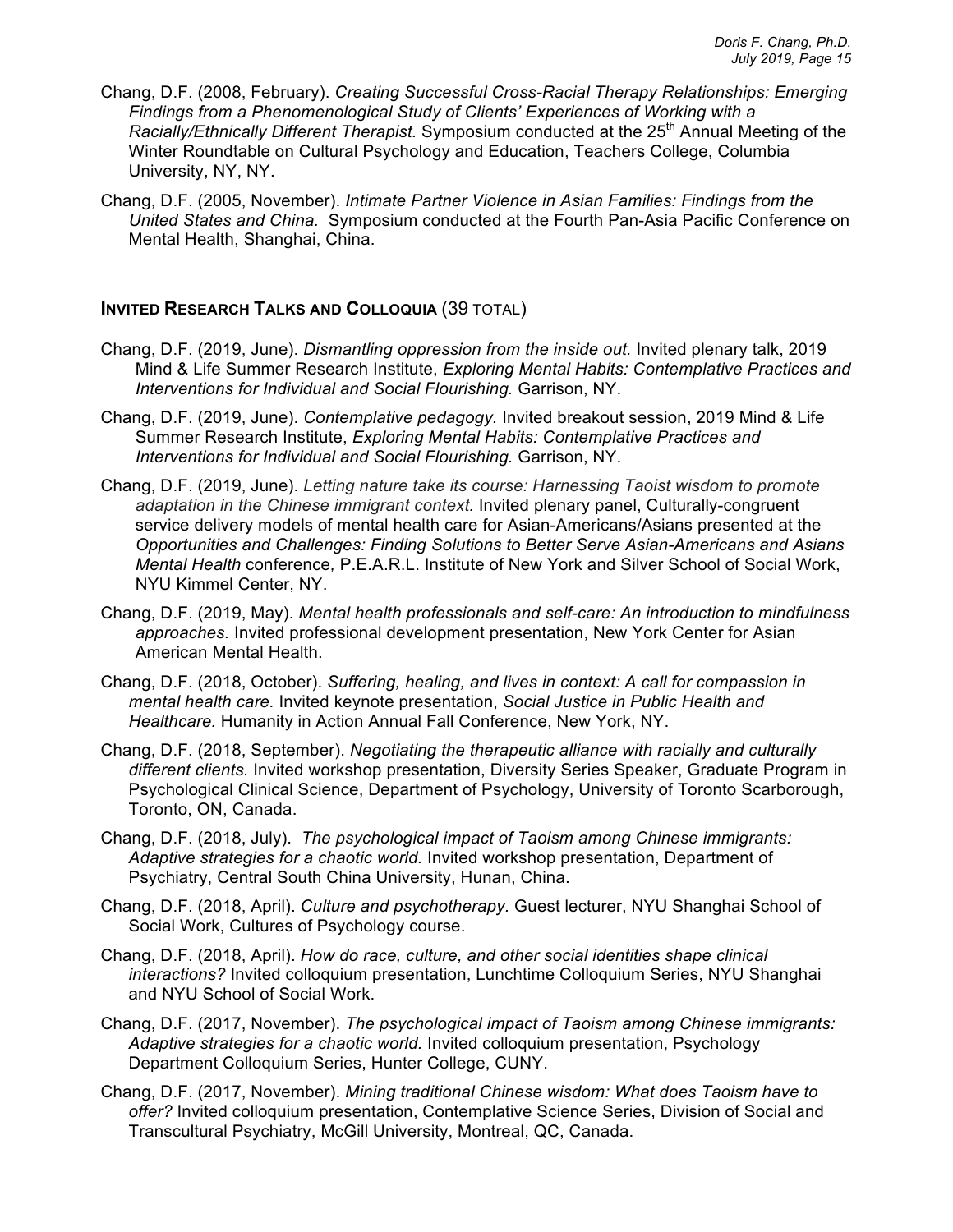- Chang, D.F. (2016, February). *Cultural competence in the digital world: Centering voices of emerging scholars*. Plenary panel conducted at the annual convention of the 33rd Annual Winter Roundtable on Cultural Psychology and Education, Teachers College, Columbia University, New York, NY.
- Chang, D.F. (2015, November). *Alliance-Focused Training: Supervision*. Plenary panel at Alliance Focused Training: Research and Practice, A One-Day Science to Practice Workshop, North American Chapter, Society for Psychotherapy Research, New York, NY.
- Chang, D.F. (2013, May). *Returning to the source: Taoist Cognitive Therapy for Chinese immigrants with generalized anxiety disorder*. In D.F. Chang (Chair), Beyond Reason: Exploring the Healing Potential of Cultural and Spiritual Wisdom in Three Cultural Communities. Invited symposium conducted at the Annual Meeting of the Society for the Study of Psychiatry and Culture, Toronto, ON, Canada.
- Chang, D.F. (2013, May). *Taoist Cognitive Therapy.* Invited workshop presentation, Internship seminar, Hamilton-Madison House, New York, NY.
- Chang, D.F. (2013, May). *Cultural competence: In search of a scientifically grounded theory.*  Invited plenary presentation, Diversity Day, The Gordon F. Derner Institute of Advanced Psychological Studies, Adelphi University, NY.
- Chang, D.F. (2012, December). *A fly on the wall: Exploring psychotherapy processes and outcomes with racial/ethnic minority patients working with Euro-American therapists.* Invited presentation, Counseling Psychology Forum, Department of Applied Psychology, New York University, NY.
- Chang, D.F. (2012, May). *Chinese Taoist Cognitive Psychotherapy.* Invited workshop presentation, Internship seminar, Hamilton-Madison House, New York, NY.
- Chang, D.F. (2012, March). *Cultural case formulation of a Taiwanese American woman*. Invited discussant, Clinical Case Conference, Department of Psychiatry, Columbia University, New York State Psychiatric Institute, NY
- Chang, D.F. (2012, January). *Working with Asians and Asian Americans in Therapy.* Invited plenary presentation, Annual Metropolitan Counseling Center Conference, New School for Social Research, NY.
- Chang, D.F. (2011, May). *Cultural considerations for domestic violence and sexual assault patients.* The Clinical Intersection: A practical discussion of Connecticut's course mandates. Invited presentation, Yale School of Medicine, New Haven, CT.
- Chang, D.F., Cabassa, L., & Lewis-Fernandez, R. (2011, January). *Conceptualizing interpreters as cultural brokers: A novel approach to providing cultural competent mental health care for patients with limited English proficiency*. Invited presentation, Division of Mental Health Services and Policy Research weekly speaker series, New York State Psychiatric Institute.
- Chang, D.F. (2010, November). *Adventures in global psychiatry.* Invited panel discussant, symposium organized by the Global/Public Psychiatry Resident Interest Group, Columbia Presbyterian Hospital, New York State Psychiatric Institute.
- Chang, D.F. (2010, June). Pooling Collective Wisdom: Adapting Chinese Taoist Cognitive Psychotherapy to Reflect Best Practices in the Treatment of Generalized Anxiety Disorder. In D. Hien (Chair), *Prevention Sciences and Treatment Research with AAPI Populations.* Invited presentation, Symposium conducted at the 2010 National Institute on Drug Abuse Asian American and Pacific Islander Workgroup Conference, Advancing API Drug Abuse/Mental Health Prevention Sciences and Treatment: Transdisciplinary Frameworks.
- Chang, D.F. (2009, January). *Cultural case formulation of a Chinese American woman*. Invited discussant, Clinical Case Conference, Department of Psychiatry, Columbia University, New York State Psychiatric Institute, NY.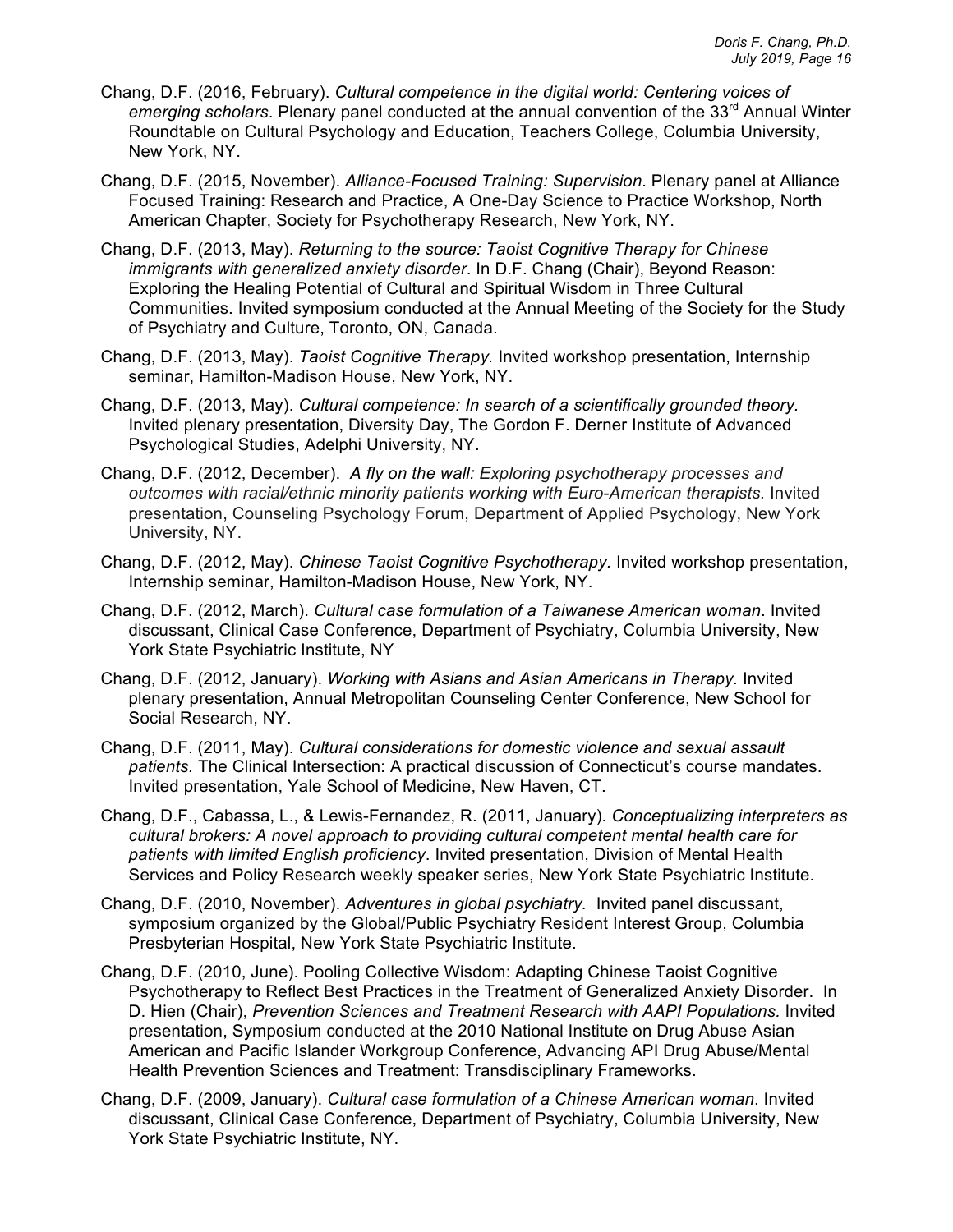- Chang, D.F. (2008, December). *Cultural case formulation of an Asian woman with bipolar disorder*. Invited discussant, Clinical Case Conference, Department of Psychiatry, Columbia University, New York State Psychiatric Institute, NY.
- Chang, D.F. (2008, May). *An ecological model of intimate partner violence against Asian American women.* Invited presentation, Innovations in Research on Culture, Mental Health, and Mental Health Services: Celebrating 24 years of the Harvard NIMH Training Program. Boston, MA.
- Chang, D.F. (2008, March). *Creating successful cross-racial therapy relationships: A phenomenological study of patients' experiences of therapy.* Invited colloquium presentation, The Steinhardt School of Culture, Education, and Human Development's Commission on Gender, Race, and Social Justice Lunchtime Speaker Series, New York University, New York, NY.
- Chang, D.F. (2007, May). *What's race got to do with it? Patient experiences of working with a racially-different therapist.* Invited presentation, Russell-Sage Foundation and NIMH Workshop, How Does Culture Make a Difference in American Mental Health Care? Perspectives from Greater Boston. Harvard University, Boston, MA.
- Chang, D.F. (2006, November). *Prevalence of intimate partner violence in a national sample of Asian Americans.* Workshop on Culture-Specific Interventions for Asian Batterers. Invited presentation, the Center for Intervention and Prevention Research on HIV and Drug Abuse (CIPRHDA) and Social Intervention Group, Columbia University School of Social Work and the New School for Social Research. Columbia University, New York, NY.
- Chang, D.F. (2006, September). *Methodological issues in studying psychotherapy process and outcome.* Invited presentation, Wuhan Hospital for Psychotherapy, Wuhan, Hubei, China.
- Chang, D.F. (2006, September). *Evidence-based practices in psychotherapy: Evaluating the effectiveness of psychotherapy.* Invited presentation, Wuhan Hospital for Psychotherapy, Wuhan, Hubei, China.
- Chang, D.F. (2004, December). Acculturation and mental health: The case of Asian Americans. Invited presentation as part of panel discussion, *Latino Mental Health, Acculturation, and the Discourse on Decline: Comparative Perspectives*. Department of Social Medicine, Harvard Medical School.
- Chang, D.F. (2003, February). *The Politics of Science: The making of Mental Health: Culture, race, and ethnicity,* A Supplement to *Mental Health: A Report of the Surgeon General.* In J. Jenkins (moderator), Culture Matters: Diversity and disparities in mental health care and negotiating patients' and clinicians' expectations of the clinical encounter*.* Invited presentation, Russell Sage Conference on Medicine, Health Care and Cultural Diversity, New York, NY.
- Chang, D.F. (2002, May). *Is feminism relevant here? Negotiating responses to domestic violence in Asian immigrant communities*. Invited presentation, Psychiatry and Disparities in Neo-liberal Contexts seminar, Medical Anthropology and Cultural Psychiatry Research Seminar, Department of Social Medicine, Harvard Medical School.
- Chang, D.F. (2002, March). *Defining deviance: The sociocultural context of appraisal*. Invited colloquium presentation, Research Colloquium at the Committee on Human Development, University of Chicago, Chicago, IL.
- Chang, D.F. (2002, January). *Cultural conflicts: Negotiating solutions to domestic violence in Asian immigrant communities.* Invited presentation, Culture and Mental Health Seminar Series, Cambridge Hospital, Boston, MA.
- Chang, D.F. (2001, May). *Methodological and Conceptual Issues in Conducting Research on Race*. Invited discussant, Culture and Mental Health Research Conference, sponsored by the Department of Social Medicine, Harvard Medical School, Boston, MA.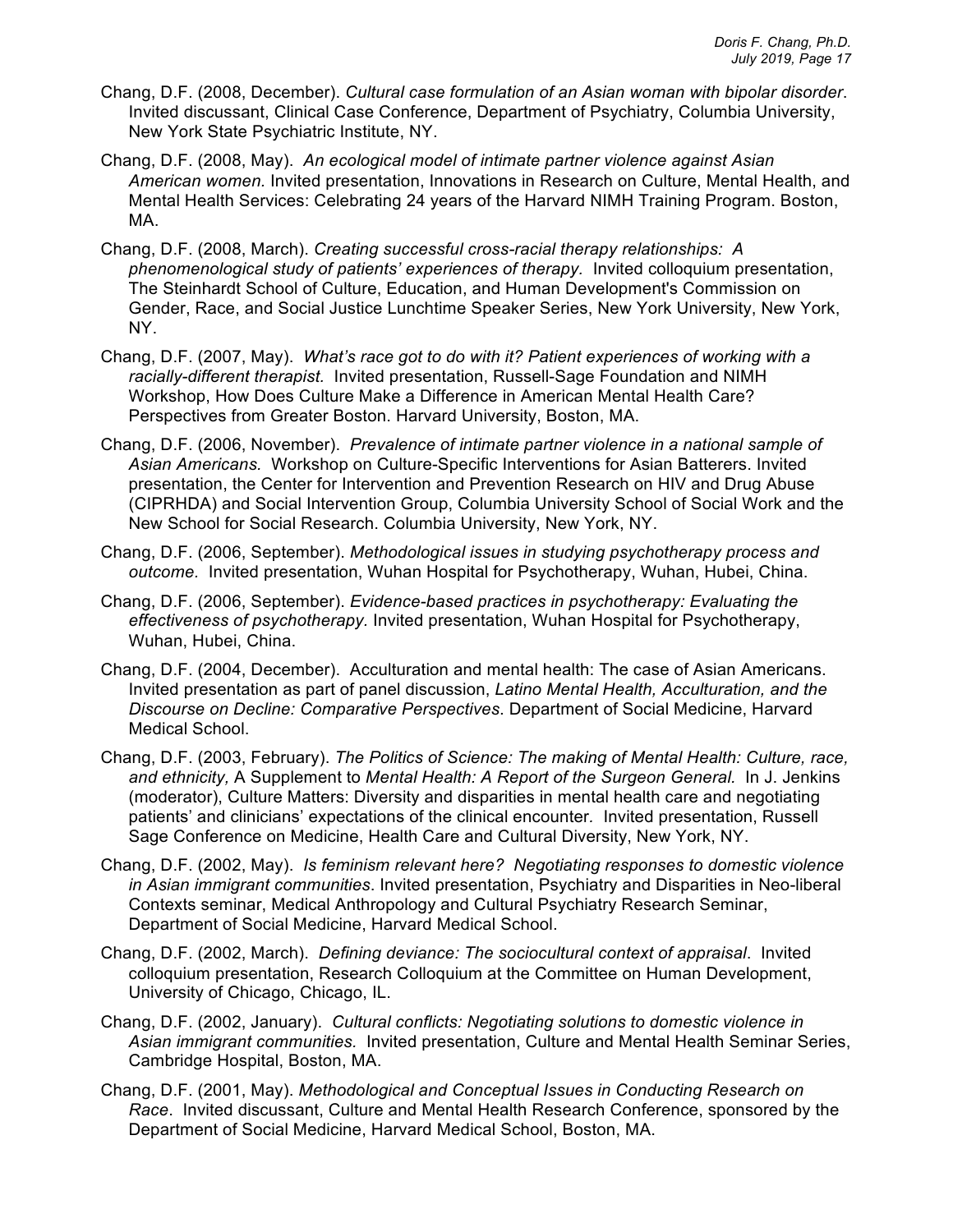Chang, D.F. (2001, March). Neurasthenia as social commentary: The creation of meaning and personal identity. Invited presentation, Medical Anthropology and Cultural Psychiatry Research Seminar, *Postcolonialism, Psychiatry, and Lived Experience*, Department of Social Medicine, Harvard Medical School, Boston, MA.

### **POSTER PRESENTATIONS** (\*graduate students under my supervision) (33 TOTAL)

- \*Whitney, J., & Chang, D.F. (2019, May). *Interpersonal benefits of meditation practice: Developing an observer measure.* Poster to be presented at the Annual Meeting of the American Psychological Society, Washington, DC.
- \*Gardella, J., \*Rodriguez, R., & Chang, D.F. (2019, August). *An intersectional analysis of the*  experiences of queer and gender diverse therapists of color. Poster to be presented at the Annual Convention of the American Psychological Association, Society for the Psychological Study of Sexual Orientation and Gender Diversity (Division 44) Poster Session, Chicago, IL.
- \*Omidi, M., Blocker, M., Dunn, J., & Chang, D.F. (2019, April). *Content analysis of the literature on psychoanalysts of color: 1962 to 2018.* Poster to be presented at the Annual Meeting of the American Psychological Association Division 39 (Psychoanalysis)*,* New Orleans, LA.
- \*Blocker, M., \*Omidi, M., \*Dunn, J., & Chang, D.F. (2019, February). A *systematic review of the*  literature on therapists of color. Poster to be presented at the 36<sup>th</sup> Annual Winter Roundtable. Teachers College, Columbia University, New York, NY.
- \*Dunn, J., **\***Khedari, V., Chang, D. F., Wierzbinska, E., (2018, Spring and Fall). *When the campus is not a sanctuary: Assessing the needs of undocumented students at private universities*. Poster presented at the 38th Annual APA Division 39 Spring Meeting, New Orleans, LA (April 2018); World Congress of Cultural Psychiatry, New York, NY (October 2018).
- \*Litwin, H., \*Chirico, T., \*Smith, G., \*Williams, S., \*Hernández-Vega, A., \*Crawford, S., Dzogoto, V., Chang, D.F. (2018, Summer). *Culturally Adapting an Observer Measure of the Working Alliance for Black Americans*. Poster presented at the following conferences: Society for Psychotherapy Research 49th Annual Conference: "Integrating Diversity into Psychotherapy Research, Amsterdam (June 2018); Annual Convention of the American Psychological Association, San Francisco, CA (August 2018); World Congress of Cultural Psychiatry, New York, NY (October 2018).
- \*Miao, I.Y., \*Whitney, J., & Chang, D.F. (2018, June). *Balancing inaction and action: Taoist orientation and its cultural implications for psychological well-being.* Poster presented at the Mind & Life Summer Research Institute, Garrison, NY.
- \*Dunn, J., \*Adely, J., \*Williams, S., \*McCauley, K., \*Rodriguez, R., & Chang, D. F. (2017, January). *"Race doesn't bother me": White therapy clients' approaches to working with therapists of color.*  Poster presented at 10th Biennial National Multicultural Conference and Summit, Portland, OR.
- \*Dunn, J., \*Williams, S., \*Adely, J., & Chang, D. F. (2016, February). *"Race doesn't bother me":*  Pilot interviews of White clients in interracial therapy dyads. Poster presented at 33rd Annual Winter Roundtable, Teachers College, Columbia University, New York, NY.
- \*Miao Y., Chang, D., & Zhang, Y. (2016, October). *Development and Validation of the Taoism Values Inventory.* Poster presented at the annual meeting of the Association for Behavioral and Cognitive Therapies, New York, NY.
- Chang, D.F., \*Ng, N., Chen, T., Cao, Y.P., & Zhang, Y. (2018, June). *A pilot study of Taoist Cognitive Therapy for the treatment of generalized anxiety.* Poster presented at the Mind & Life Summer Research Institute, Garrison, NY.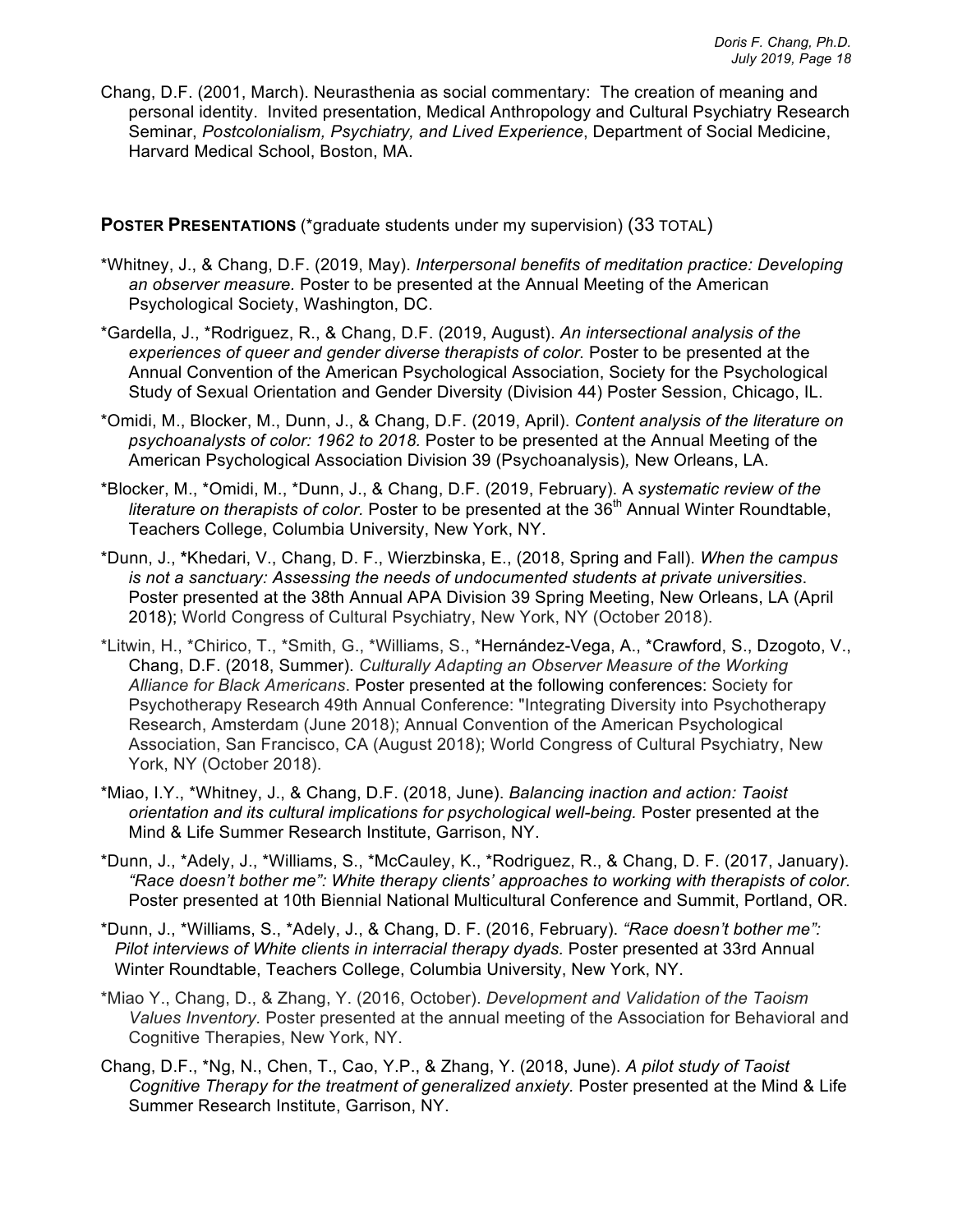- \*Dunn, J., \*Williams, S., Adely, J., & Chang, D.F. (2016, February). "Race doesn't bother me": White clients' counseling relationships with therapists of color. Poster presented at the annual convention of the 33rd Annual Winter Roundtable on Cultural Psychology and Education, Teachers College, Columbia University, New York, NY.
- \*Miao, I., \*Ling, A., & Chang, D.F. (2016, February). "Let nature takes its course": Taoist cognitive beliefs and its relationship to psychological well-being. Poster presented at the annual convention of the 33rd Annual Winter Roundtable on Cultural Psychology and Education, Teachers College, Columbia University, New York, NY.
- \*Soyeju, K., \*Ng, N., & Chang, D.F. (2016, February). Does early phase therapist self-disclosure enhance therapeutic alliance in White counselor-minority client dyads? Poster presented at the annual convention of the 33<sup>rd</sup> Annual Winter Roundtable on Cultural Psychology and Education, Teachers College, Columbia University, New York, NY.
- \*Kanhai, G., & Chang, D.F. (2016, February). Acculturation, enculturation, and Indo-Caribbean depression. Poster presented at the annual convention of the  $33<sup>rd</sup>$  Annual Winter Roundtable on Cultural Psychology and Education, Teachers College, Columbia University, New York, NY.
- \*Waters, S.B., Taylor, J., Chang, D.F., & Muran, J.C. (2014, August). Intersecting identities: A qualitative analysis of sexual orientation and racial identity in two cross-cultural psychotherapy dyads. Poster presented at the annual convention of the American Psychological Association, Washington, D.C.
- \*Waters, S.B., \*Reyes, L., \*Prout, J., \*Huynh, T., & Chang, D.F. (2014, August). Role of cultural disclosures in engagement: Analysis of first sessions in cross-racial psychotherapy. Poster presented at the annual convention of the American Psychology Association, Washington, D.C.
- \*Somerville, W., & Chang, D.F. (2014, February). The impact of clinician-perpetrated racial microaggressions: Group-level differences in new scale items. Poster presented at the 31<sup>st</sup> Annual Winter Roundtable on Cultural Psychology and Education, Teachers College, Columbia University, New York, NY.
- \*Dimond, J., Chang, D.F., & Rubin, L. (2013, August). *Dangerous children: Cultural childhood gender performance anxiety.* Poster presented at the annual meeting of the American Psychological Association, Honolulu, HI.
- \*Borlakov, M., Chang, D.F., & Katuzny, K. (2012, August). *Gay men, body image, and self-esteem: The differential role of masculinity.* Poster presented at the annual meeting of the American Psychological Association, Orlando, FL.
- Ruglass, L.M, Hien, D., Hu, M-C., Caldeira, N., Campbell, A.N.C., Jiang, H., Miele, G., Nunes, E.V., & Chang, D.F. (2009, August). *Ethnic match, therapeutic alliance, and treatment outcomes among women with trauma and addictions.* Poster presented at the annual meeting of the American Psychological Association, Toronto, Canada.
- \*Feldman, K., & Chang, D.F. (2009, August). *Bridging the gap: Therapists' perspectives on the contributing factors for positive outcome in cross-racial therapy*. Poster presented at the annual meeting of the American Psychological Association, Toronto, Canada.
- \*Yoon, P. & Chang, D.F. (2007, October). *Exploring ethnic identity: Themes from 8 Asians in therapy.* Poster presentation at the 7<sup>th</sup> Annual Diversity Challenge: Race and Culture Intersections in Scientific Research and Mental Health Service Delivery for Children, Adolescents, and Families. Sponsored by the Institute for the Study and Promotion of Race and Culture, Boston, MA.
- \*Berk, A., Chang, D.F., *et al.* (2007, August). *"Americans sound like robots" – The immigrant client's experience in therapy*. Poster presentation at the annual meeting of the American Psychological Association, San Francisco, CA.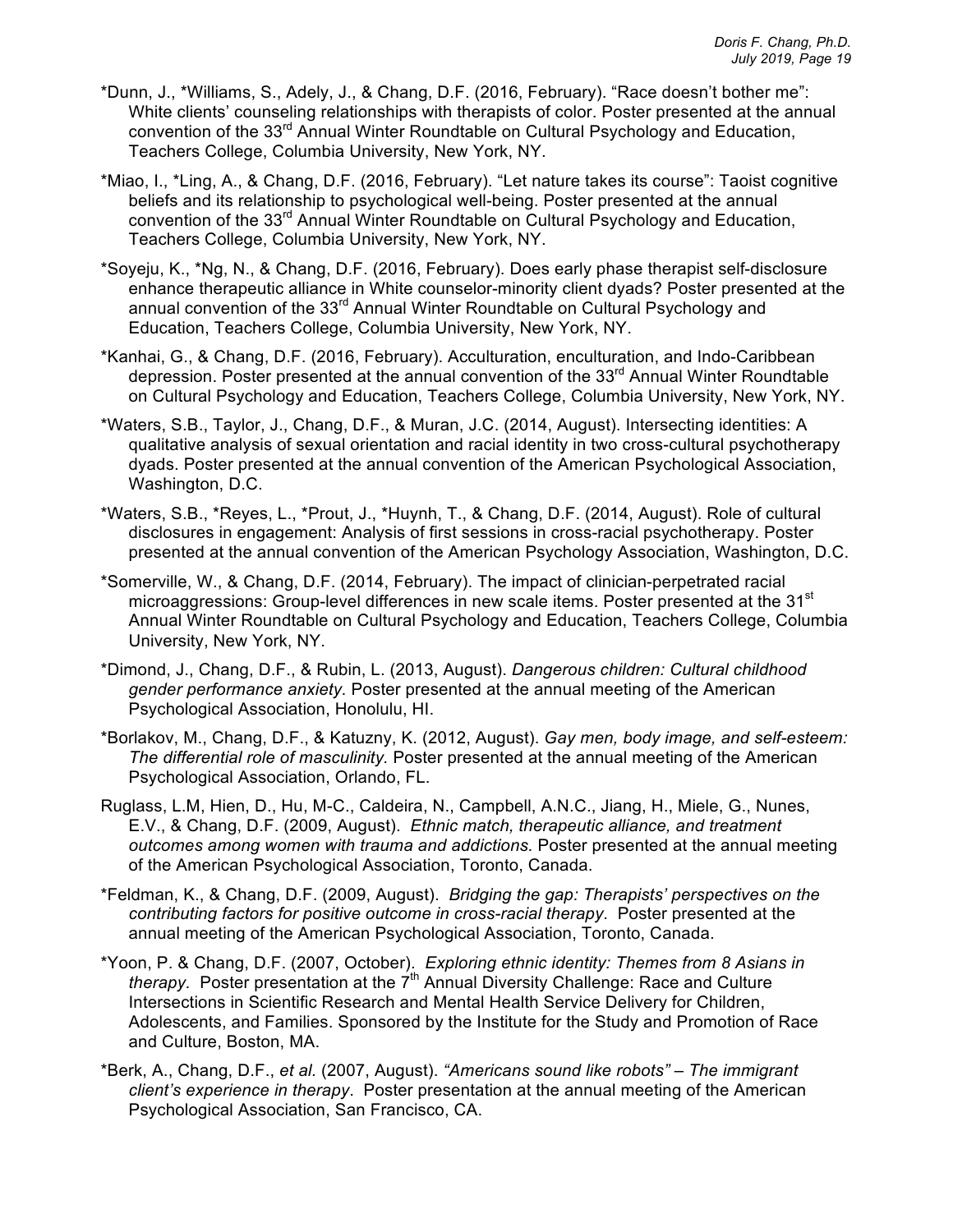- \*Haeri, S., & Chang, D.F. (2007, May). *Innovative approaches to designing culturally relevant interventions for Asian and Pacific Islander American victims of domestic violence: Collaborations in research and service provision.* Poster presentation at the annual meeting of the American Psychiatric Association, San Diego, CA.
- Chang, D.F., & \*Haeri, S. (2007, May). *Innovative approaches to assessing access to care and barriers to help-seeking: A demographic ethnic-specific analysis of patient needs for Asian-American and Pacific Islander victims of domestic violence.* Poster presentation at the annual meeting of the American Psychiatric Association, San Diego, CA.
- \*Hijioka, S., Chang, D.F., \*Yoon, P., \*Berk, A., \*Suero, J., & Kaplan, J.S. (2006, August). *Clients' Experiences of Cross-Racial Therapeutic Dyads: Recommendations for Therapists Working with Racially Different Clients.* Poster presentation at the annual meeting of the Asian American Psychological Association, New Orleans, LA.
- Chang, D.F., \*Suero, J., \*Hijioka, S., Kaplan, J.S., \*Lopez, E., \*Berk, A., & \*Yoon, P. (2006, August). *What's race got to do with it? Clients' subjective experiences of therapy with a raciallydifferent therapist.* Poster presentation at the annual meeting of the American Psychological Association, New Orleans, LA.
- \*Hijioka, S., Chang, D.F., Ogles, B., & Laria, A. (2004, July). *Latino and Anglo parents' ratings of child behavior problems: The effects of gender, ethnicity, and problem type.* Poster presented at the annual meeting of the American Psychological Association, Honolulu, Hawaii.
- Chang, D.F., & Sue, S. (2000, April). *Teachers' assessment of behavior problems in ethnically diverse students*. Poster presented at the annual convention of the Western Psychological Association, Irvine, CA.

## **INVITED DIVERSITY TRAININGS, FACILITATED DIALOGUES, AND WORKSHOPS ON EQUITY, IDENTITY, AND INCLUSION (17 TOTAL)**

- Chang, D.F. (2019, April-May). Developed and delivered a 4-session course of personalized training for a faculty member to promote cultural awareness, humility, and knowledge and skills in culturally-inclusive pedagogy. School of Professional Studies, New York University.
- Chang, D.F., & Kaplan, J. S. (2018, September). *Cultural competence workshop: Creating an inclusive community.* Day-long workshop for staff, faculty, and members of the Board of Directors, Nalanda Institute for Contemplative Science, New York, NY.
- Chang, D.F. (2017, December). *Having difficult conversations.* Invited workshop presentation, Faculty Development Workshop, The New School.
- Chang, D.F. (2017, April-June). *Is it OK to say…..?* Facilitator and co-organizer of a 3-part series of panel discussions and difficult dialogues for parents, teachers, and staff. Compass Charter School, Brooklyn, NY.
- Chang, D.F. (2016, December). *Social justice and mindfulness in education: Gratitude and selfcompassion.* Interactive diversity training and community-building workshop for administrators, teachers, and staff. Compass Charter School, Brooklyn, NY.
- Chang, D.F. (2016, August). *Social justice and mindfulness in education: Building an intentional community.* Interactive diversity training and community-building workshop for administrators, teachers, and staff. Compass Charter School, Brooklyn, NY.
- Chang, D.F., & Waters, S. (2015, December). *Issues in working with LGBTQ populations.* Invited workshop presentation*,* Karen Horney Clinic, New York, NY.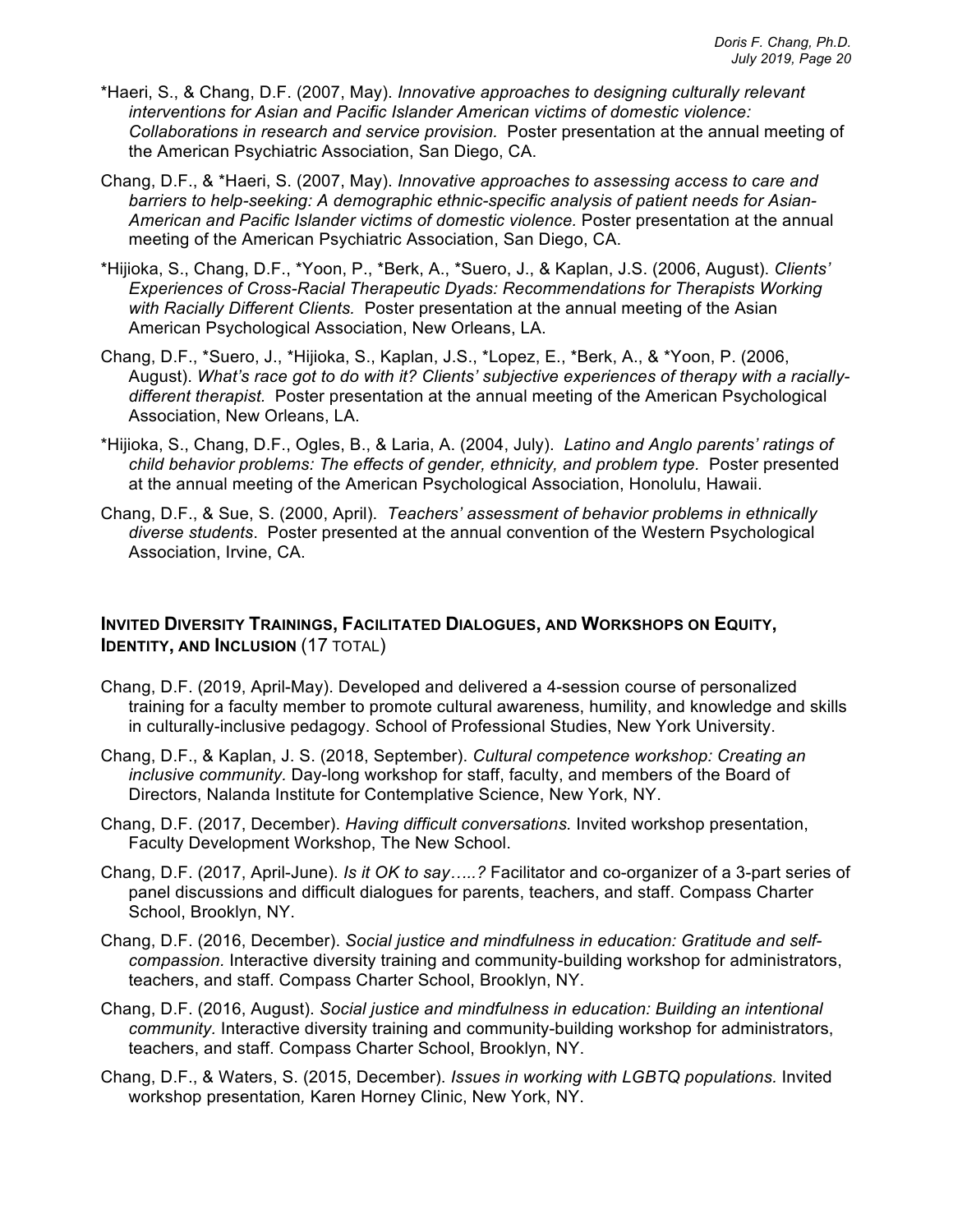- Chang, D.F. (2015, May). *Talking to your kids about race (and racism).* Interactive discussion for parents of K-3 children. Sponsored by the Family-School Collaborative, Compass Charter School, Brooklyn, NY.
- Chang, D.F. (2015, March). *Talking to your kids about race.* Workshop for parents of K-3 children. Sponsored by the Family-School Collaborative, Compass Charter School, Brooklyn, NY.
- Chang, D.F. (2015, February). *Social justice and mindfulness in education: Cultural selfassessment.* Interactive diversity training and community-building workshop for administrators, teachers, and staff. Compass Charter School, Brooklyn, NY.
- Chang, D.F. (2014, October). *Social justice and mindfulness in education: Social identity, power, and privilege.* Interactive diversity training and community-building workshop for administrators, teachers, and staff. Compass Charter School, Brooklyn, NY.
- Chang, D.F. (2014, December). *Power & Praxis Workshop #3: Planning your next course: Social Justice Pedagogy.* Workshop series developed and chaired for faculty and staff of Eugene Lang College, The New School.
- Chang, D.F. (2014, October). *Power & Praxis Workshop #2: Strategies for facilitating difficult dialogues in the classroom.* Workshop series developed and chaired for faculty and staff of Eugene Lang College, The New School.
- Chang, D.F. (2014, September). *Power & Praxis Workshop #1: Creating safer classroom spaces*. Workshop series developed and chaired for faculty and staff of Eugene Lang College, The New School.
- Chang, D.F. (2014, August). *Culture, power, and the creation of inclusive contemplative community.* Consultation and workshop with the Board of Directors. Insight Meditation Society, Barre, MA.
- Chang, D.F. (2008, July-September). *Clinical considerations in working with Asian Americans.* Invited clinical workshop (two-part series), New School Student Counseling Center, New York, NY.
- Chang, D.F. (2006, June). *Can you help me? Strategies for effective cross-cultural engagement in therapy.* Invited presentation, American Institute of Cognitive Therapy, New York, NY.

#### **COMMUNITY PRESENTATIONS AND WORKSHOPS** (8 TOTAL)

- Chang, D.F., & \*Miao, I.Y. (2017, October). *Cultural adaptation, adjustment, and well-being.* Interactive mental health workshop for Chinese immigrant ESL students at Career Mobility Project, New York, NY.
- Chang, D.F., & \*Miao, I.Y. & \*Kaplan, B. (2017, May). *Navigating cross-cultural relationships: Comparisons of norms in U.S. and Chinese contexts.* Interactive mental health workshop for Chinese immigrant ESL students at Career Mobility Project, New York, NY.
- Chang, D.F., \*Miao, I.Y., \*Ng, N., & \*Kaplan, B. (2017, February). *Cultural adaptation, adjustment, and well-being.* Interactive mental health workshop for Chinese immigrant ESL students at Career Mobility Project, New York, NY.
- Chang, D.F., \*Miao, I.Y., \*Ng, N., & \*Lu, R. (2016, October). *Cultural adaptation, adjustment, and well-being.* Interactive mental health workshop for Chinese immigrant ESL students at Career Mobility Project, New York, NY.
- Chang, D.F., \*Miao, I.Y., \*Ng, N. & \*Lu, R. (2016, June). *Immigration, adjustment, and well-being.* Interactive mental health workshop for Chinese immigrant ESL students at Career Mobility Project, New York, NY.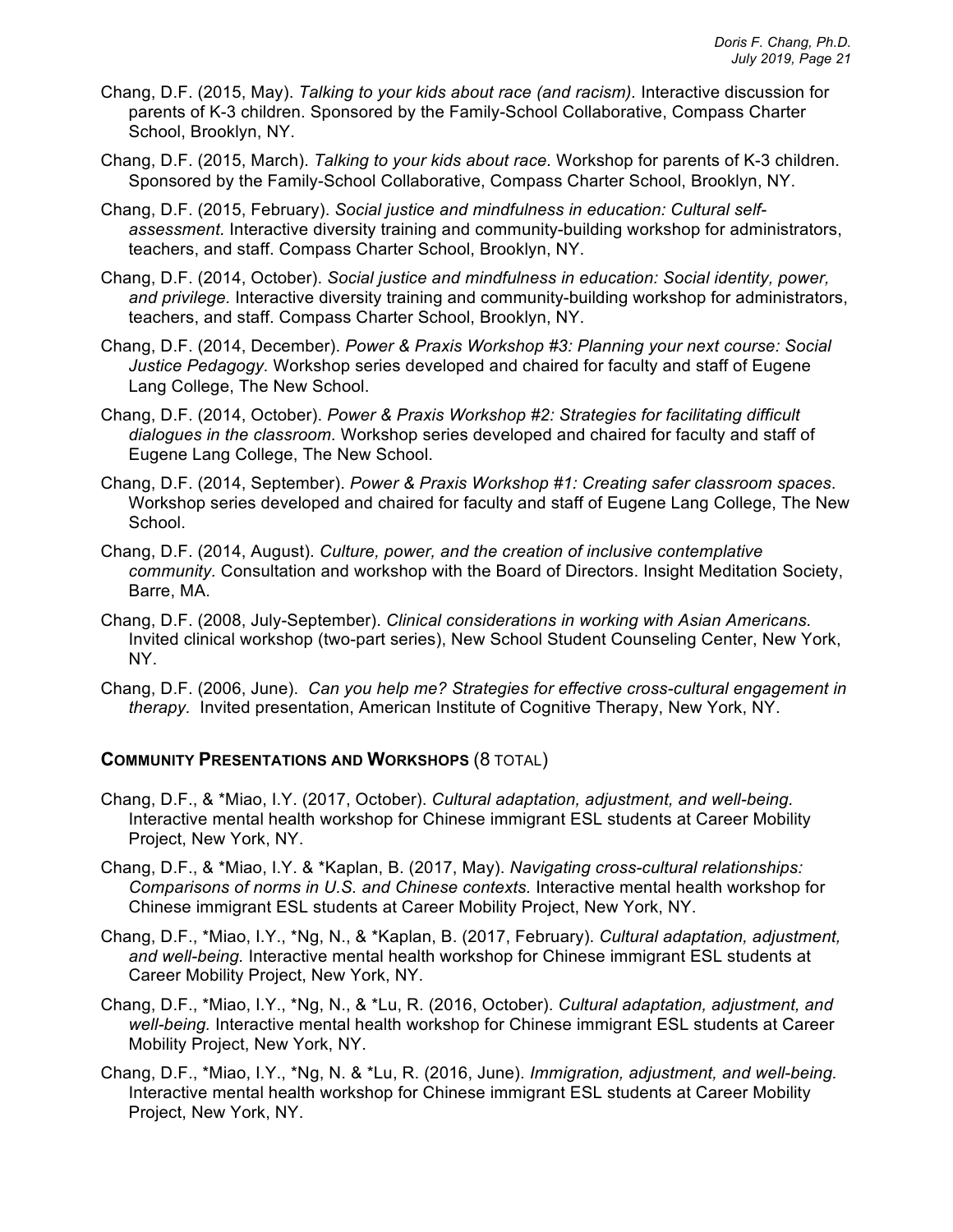- Chang, D.F., \*Miao, I.Y., & \*Ng, N. (2016, February). *Immigration, adjustment, and well-being.* Interactive mental health workshop for Chinese immigrant ESL students at Career Mobility Project, New York, NY.
- Chang, D.F. (2008, April). *Boundaries, roles, and ethics in working with Asian American survivors of domestic violence.* Presentation at the New York City Asian Women's Shelter, NY.
- Chang, D.F., & Haeri, S. (2006, June). *Preliminary findings from the ASAP Online Database Project.* Presentation at the Asian Task Force Against Domestic Violence, Boston, M.A.

#### **WEBINARS/ TRAINING PROGRAMS/ PODCASTS**

- Chang, D.F., Chapman, L. Kevin, Chavira, D., & Hope, D. (2016). *Enhancing the Cultural*  Sensitivity of Interventions for Anxiety and Depression. Podcast recorded by the Anxiety and Depression Association of America.
- Featured Clinician, *The Cultural Formulation Interview* Training video. (2017). Produced by the New York State Center of Excellence for Cultural Competence and the New York State Department of Mental Health.
- Chang, D.F., & Alvarado-Little, W. (2012, April). *Bridging cultural distance: Strategies for working with interpreters to enhance mental health care for patients with limited English proficiency.*  Webinar conducted for the New York State Office of Mental Health Bureau of Cultural Competence.
- Chang, D.F., & Alvarado-Little, W. (2010, August). *Bridging cultural distance: Strategies for working with interpreters to enhance mental health care for patients with limited English proficiency.* Webinar conducted for the New York State Office of Mental Health Bureau of Cultural Competence.

### **BLOG**

"The Elephant in the Room: Race, Culture, and the Therapy Relationship" *http://www.psychologytoday.com/blog/the-elephant-in-the-room*

#### **MEDIA COVERAGE**

- Preventing racial bias in the classroom: What one researcher hopes to learn. Mind & Life Institute Blog (March, 23, 2018). Mindandlife.org
- Hackman, R. "Your therapist is white. You're not. Is this a problem?" (May 28, 2016). *The Guardian.*
- Girdusky, R. "Do conservative students receive trigger warnings? We asked three professors" (Jan. 31, 2017). RedAlertPolitics.com
- "Talking to Kids about Race and Police Violence" (2016), BK Live, BRIC TV.
- "Changing the Face of Medicine: Black Women in Medicine" (2016). Documentary film directed by Crystal Emery.
- "Stigma and Mental Illness in Asian American Communities: Barriers to Mental Health Services for Asian Americans" (2010). "As of Right" with Noel Jefferson, Manhattan Neighborhood Network.
- "In Treatment: Up Close and Personal" (2009), HBO documentary film on therapists and patients.
- *APA Monitor* (2006, February), "Asian American Mental Health", Special issue devoted to Asian-American Psychology, pp. 44-46.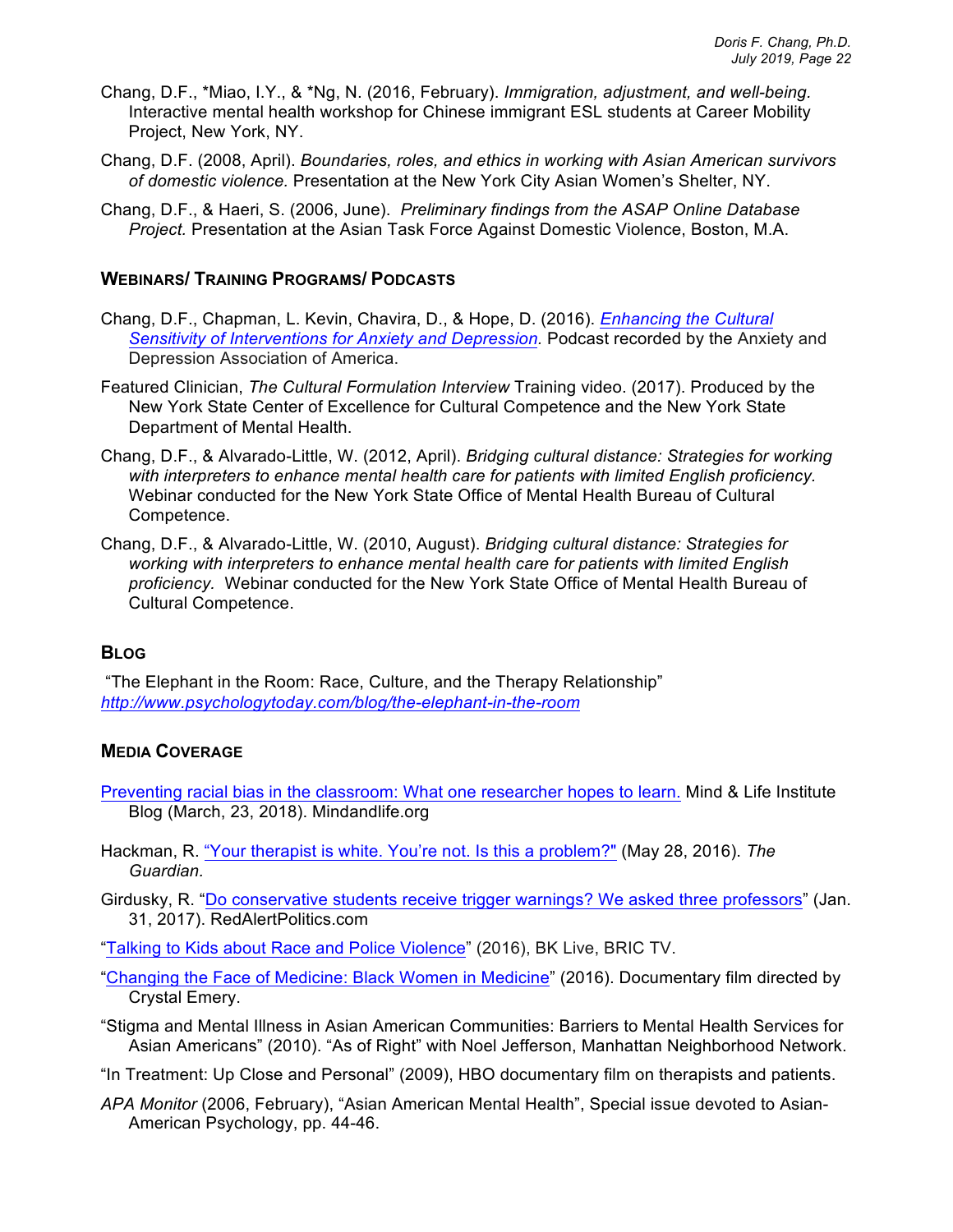## **CLINICAL POSITIONS**

|           | 2014-present Independent Practice, Soho CBT+ Mindfulness Center, New York, NY         |
|-----------|---------------------------------------------------------------------------------------|
|           | 2009-present Independent Practice, New York, NY                                       |
| 2006-2009 | Staff Psychologist, American Institute for Cognitive Therapy, New York, NY            |
| 2002-2004 | Clinical Psychologist/Postdoctoral Fellow, Health Recovery Services, Athens, OH       |
| 2002      | Visiting Fellow, Department of Psychiatry, Victims of Violence (VOV) program and      |
|           | Community Crisis Response Team, The Cambridge Hospital, Boston, MA                    |
| 2000-2001 | Postdoctoral Psychology Fellow, South Cove Community Health Center,                   |
|           | Department of Behavioral Health, Boston/Chinatown, MA                                 |
| 1999-2000 | <b>Psychology Intern, Pacific Clinics East &amp; Asian Pacific Family Center, Los</b> |
|           | Angeles, CA                                                                           |

## **PROFESSIONAL ACTIVITIES AND SERVICE**

### **Editorial Positions:**

- Associate Editor, *Frontiers in Psychology*, Cultural Psychology section (2018-present).
- Advisory Editorial Board, *Psychotherapy Research* (2013-present)
- Editorial Board/Case Study Section Editor, *Journal of Asian American Psychology* (2011 present)
- Consulting Editor, *Cultural Diversity and Ethnic Minority Psychology* (2016-2017)
- Ad-hoc Reviewer, *Culture, Medicine and Psychiatry; Journal of Consulting and Clinical Psychology; Cultural Diversity and Ethnic Minority Psychology; American Journal of Orthopsychiatry; Journal of Clinical Psychology; Quality of Life Research; Medical Care; Journal of Health and Social Behavior; Journal of Social and Personal Relationships; International Journal of Psychology; Applied Cognitive Psychology; Psychosomatics; Sage Publications; Journal of Immigrant and Minority Health; Frontiers in Cultural Psychology; Adoption Quarterly.*

### **Conference Programs Chaired**

- **2015 Convention Chair,** *Division 45 (Society for the Psychological Study of Culture, Ethnicity, and Race),* Annual Convention of the American Psychological Association, Toronto, ON, Canada. Managed call for proposals, invitation of plenary panel speakers, recruitment and organization of review and selection process for symposia and poster abstracts, logistical planning for social programming and special events.
- **2008 Co-Chair, National Convention of the Asian American Psychological Association,** "Interdisciplinary Approaches to Resisting Ethnocentrism, Racism and Intersecting Oppressions: Practice, Research, Theory, and Community Interventions", Boston, MA. (2007- 2008). Managed call for proposals, invitation of plenary panel speakers, recruitment and organization of review and selection process for symposia and poster abstracts, logistical planning for social programming and special events.
- **2006 Co-Chair, National Convention of the Asian American Psychological Association,**  "Strengthening our Voice: Building Alliances within and among Communities", New Orleans, LA. (2005-2006)

#### **Grant Reviewer:**

NIMH, BSTART program; Mind & Life Institute PEACE grants program (2019)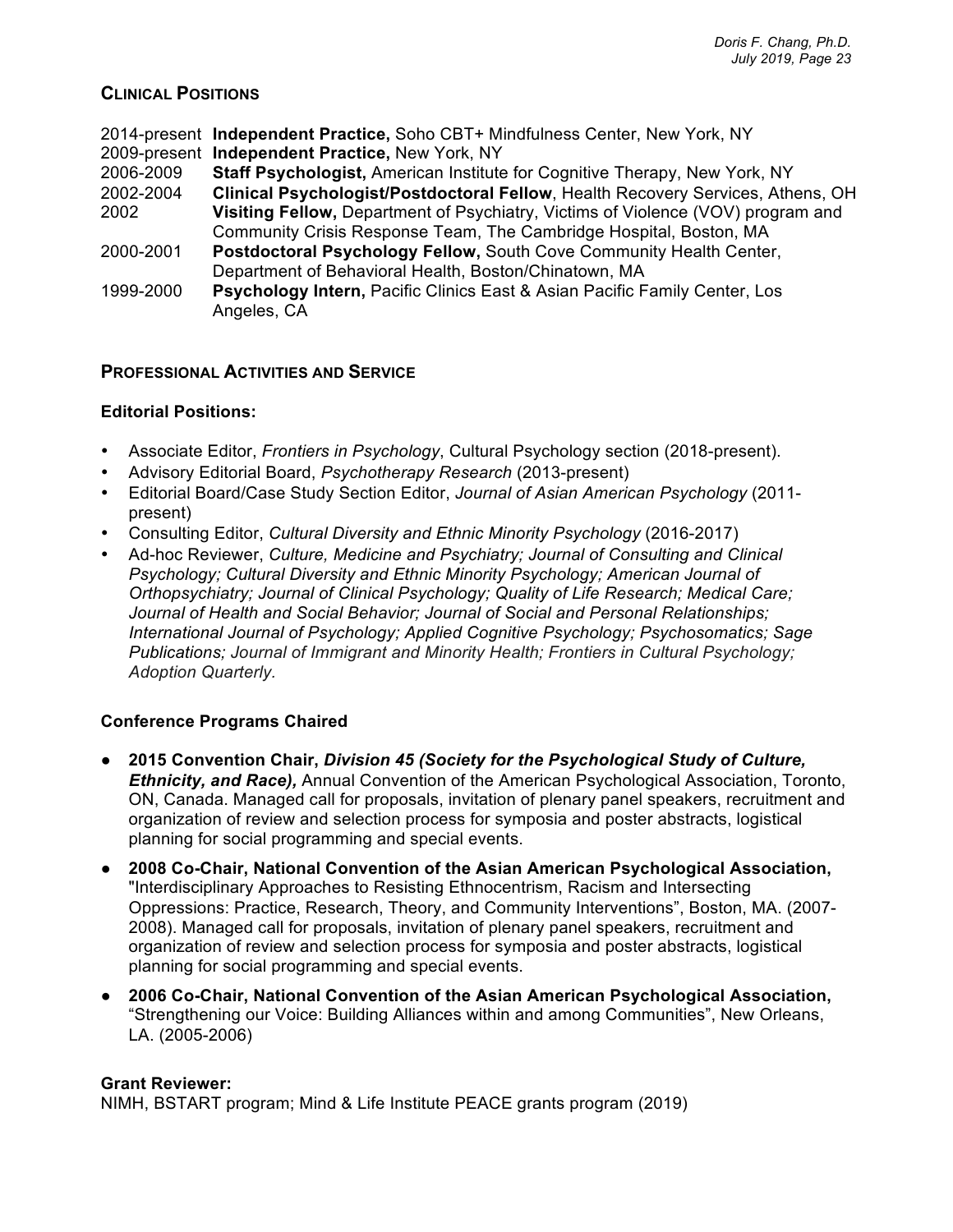### **Positions in Professional Associations:**

### *Mind and Life Institute*

• Mind & Life Research Conference Planning Committee (2020)

### *American Psychological Association*

- *APA Division 45 (Society for the Psychological Study of Culture, Ethnicity, and Race), Executive Board, Member-at-Large, Asian American Slate* (2018-2020)
- New York delegation to the APA's  $5<sup>th</sup>$  annual Science Leadership Conference (SciLC) in Washington, D.C. (2009). Hosted by the Board of Scientific Affairs (BSA) and the Science Directorate, the SciLC provided media and lobbying training to enable psychologists to more effectively educate congresspersons about the importance of protecting the peer review process, reducing NIMH budget cuts, and supporting translational research.
- Invited participant in the APA's  $4<sup>th</sup>$  annual Science Leadership Conference (SciLC) held in Tempe, Arizona (2008).
- *APA Division 35 (Division on Women),* Board Member, Committee on Early Career Psychologists (2008-2010)

### *Asian American Psychological Association*

- AAPA Fellows Mentor (2014)
- Communications Officer, Executive Committee (2006-2009)
- Copy Editor, *Newsletter of the Asian American Psychological Association* (2005-2008)
- Judge, Poster Presentation, 33<sup>rd</sup> Annual Convention, Washington, DC (2005)
- Co-Chair, Division of Women New England Division (2001-2002)

#### **National/International Service Positions:**

*Okura Foundation Mental Health Leadership Award*, Awards Committee (2014)

*Examination for Professional Practice in Psychology (EPPP),* Association of State and Provincial Psychology Boards, Expert Item-writer for Domain 3 Social/Multicultural Psychology (2010- 2013)

*Chinese Clearinghouse for Evidence-Based Practice and Policy (CCE) Scientific Advisory Committee (SAC) Member* (2009-2013)*.* Assess the transportability of evidence-based, psychosocial interventions to the Chinese cultural context. Reviews are conducted in cooperation with the California Evidence-Based Clearinghouse for Child Welfare). Reviews are posted at http://www.cachildwelfareclearinghouse.org/ for dissemination to China.

### **UNIVERSITY LEADERSHIP & SERVICE**

#### **University Committees, The New School**

Institutional Review Board (2015-2018) Zolberg Center on Global Migration, Advisory Board Member (2014-present) Mental Health Task Force Team (2015-present) Academic Policy Working Group (2016) Leadership Group (Role: information sharing and discussion feedback and advice, presentation and information sharing, especially related to major issues discussed by or decisions made by chiefs and deans) (2015-2016) Faculty Research Fund Committee (2014-2015) NSSR Appointments and Reappointments Committee (2014-2015) University Social Justice Committee, Member (2010-2014)

Faculty Recruitment, Retention, Reviews, and Recognition Subcommittee Member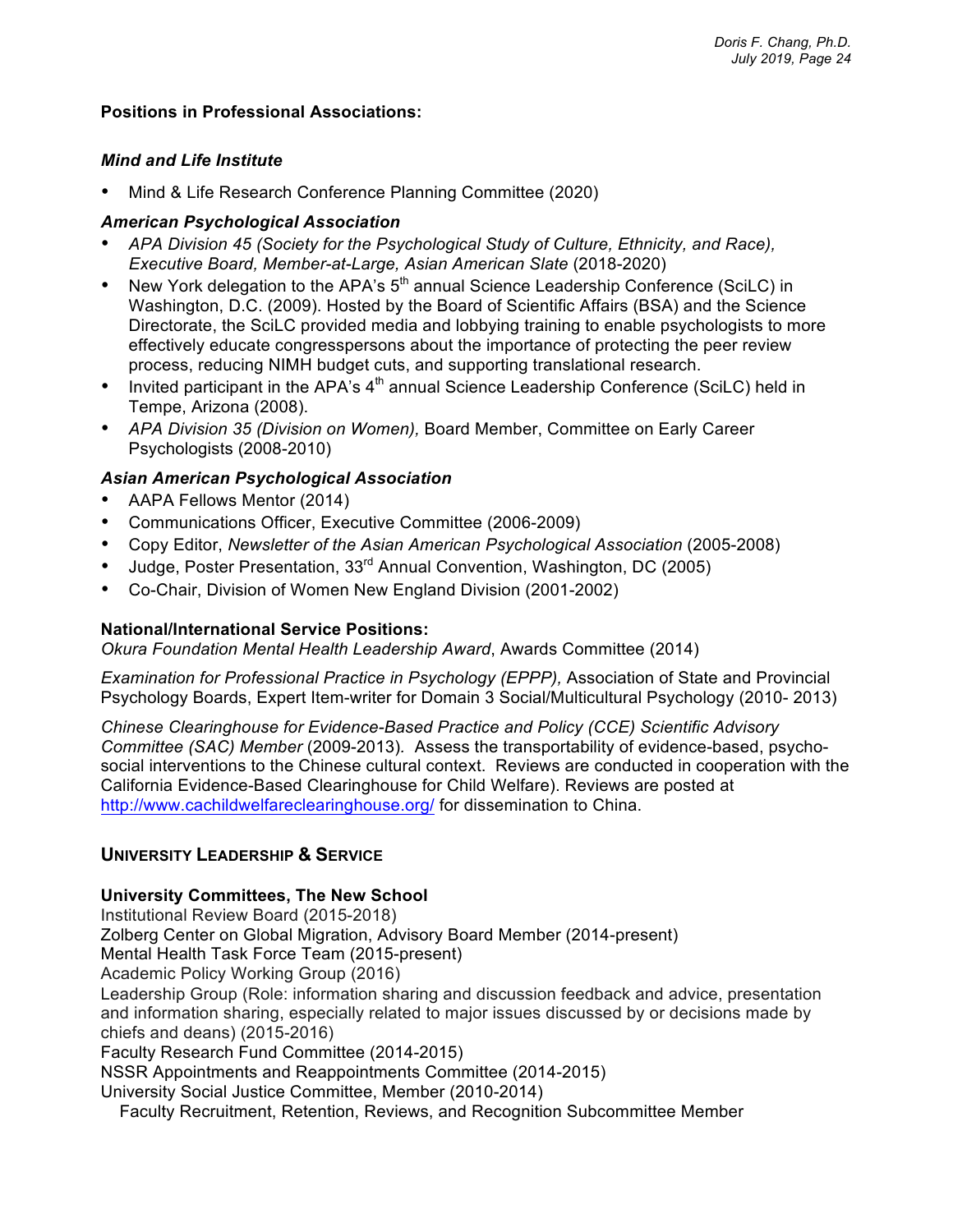Award for Outstanding Achievement in Diversity and Social Justice Teaching, Selection Committee (2014)

Mutual Mentoring Grant, Selection Committee (2014) University Diversity Committee, NSSR representative (2005-2009) Faculty Senate, NSSR Senator (2006-2008) Faculty Senate, Co-Chair Governance Committee (2006-2008) Faculty Handbook Summer Working Group (2006)

## **Departmental Committees (Psychology), New School for Social Research**

Director of Clinical Training (2016-present) Director of Graduate Studies (2015) Chair, Diversity Committee (2005-present) Chair, Psychology Department Reappointment Committee (2013-2014) Faculty Advisor, LGBTQ Identity and Sexuality Psychology Journal Club (2009-present) Admissions Committee (2006, 2008-2010) Faculty Search Committee, Clinical Psychology Program (2005-2006) Graduate Curriculum Committee, Clinical Psychology Program (2005-2006) Comprehensive Exam Committee (2004-2005)

## **Eugene Lang College**

Faculty Co-Advisor, MULTI: Multiracial Students Association (2018- present) Faculty Mentor, Dean's Honor Symposium (Spring 2016) Academic Curriculum Committee (2013-2015)

Co-Chair, "Race, Ethnicity and Curriculum: Theory, Practice and Impact", Mellon Planning Grant (2014)

- Planned three community-wide meetings to discuss how race and ethnicity are represented in the curriculum and campus climate (Spring 2014)
- Co-coordinated the **Power + Praxis** workshop series, three events designed to provide learning opportunities for faculty and teaching fellows in social justice pedagogy (Fall 2014)
- Supervising a syllabus review project involving analysis of a sample of Lang syllabi for curricular content on race and ethnicity (2014-2015)

Director, Ethnicity and Race Minor (2011-2013)

# **ADVISING ACTIVITIES**

### **New School for Social Research**

Dissertations Chaired: (19 TOTAL)

- **Chrystianne DeAlmeida** (Defended Summer 2007). *To tell or not to tell: An exploration of HIVrelated stigma and sociocultural factors that impact HIV/AIDS disclosure among Asian and Pacific Islanders.*
- **Ingi Soliman** (Defended Spring 2008). *The effects of acculturation on Arab-American parentchild dyads.*
- **Shihoko Hijioka** (Defended Spring 2011). *Effects of cultural competency on mental health belief congruency and therapy outcome.*
- **Craig J. Fuller** (Defended Spring 2011). *Gender (role) differences in response to job loss.*
- **Kalli Feldman** (Defended Spring 2012). *Raising 'Twinkies'" An exploratory study of racial socialization experiences and attitudes among Korean and Chinese transracial adoptees raised by White parents.*
	- v Revised and published in *Asian American Journal of Psychology*
- **Catherine Bitney** (Defended Spring 2012), *Addressing racial and ethnic mismatch early on in therapy: An intervention for early dropout with African American clients.*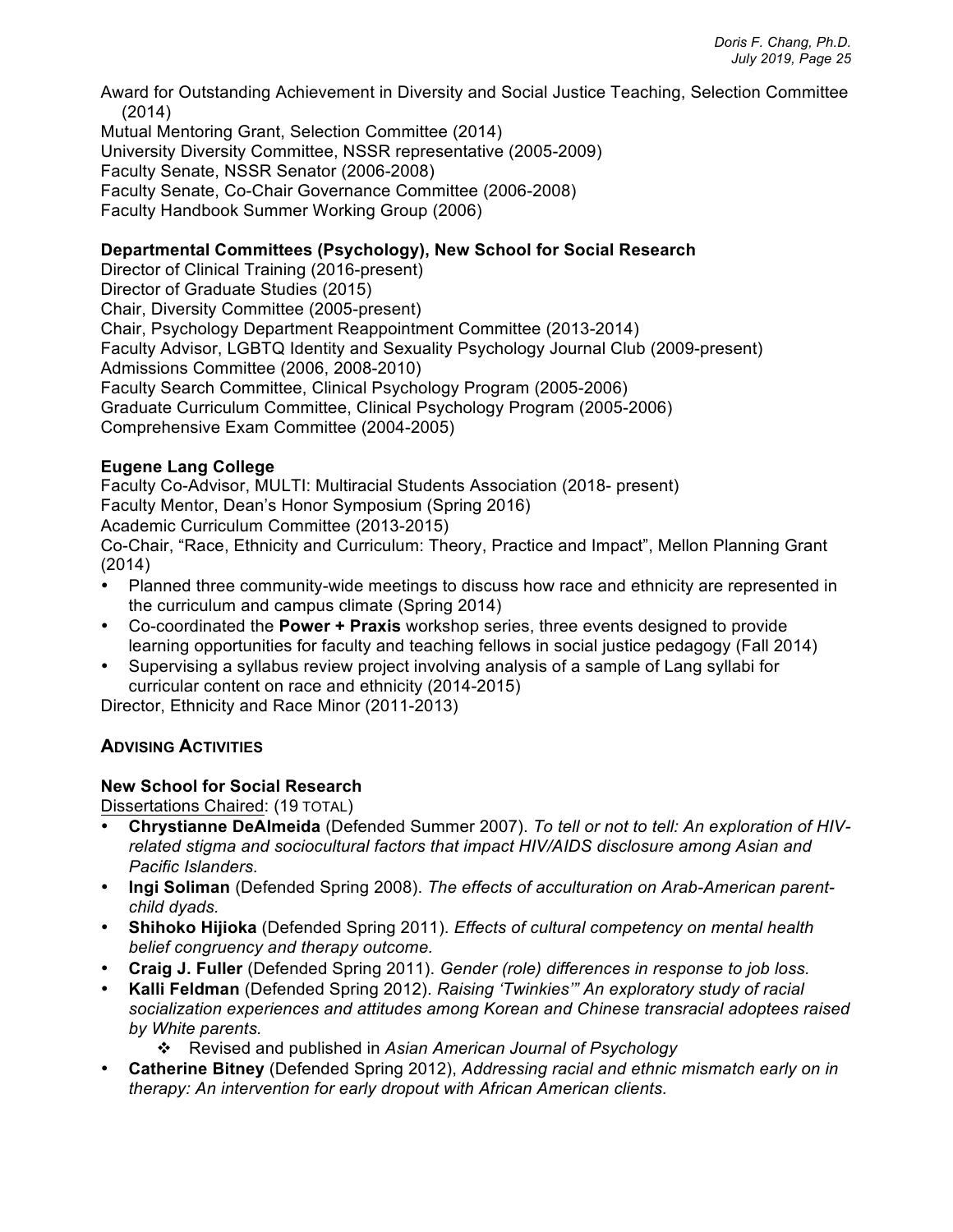- **Iris Abreu** (Defended Summer 2012). *The influence of family ethnic socialization, and parental relationships on ethnic identity in second-generation Latino/a emerging adults: A web-based study.*
- **Laurie Paul** (Defended Spring 2014). *Black clients discussing race with white therapists: A study of verbal and nonverbal behavior.*
- **Monica Thomas** (Defended Spring 2015). *Examining ruptures and resolution strategies with Latino patients.*
- **Chloe Mura** (Defended Spring 2015). *Narratives of trauma-related distress and treatment preferences in Central and West African asylum-seekers.*
- **Jon Dimond** (Defended Fall 2015). *A tricky line I feel: A qualitative thematic analysis of clinician perspectives providing psychological care at the intersection of gender dysphoria and personality disorder.*
- **William Somerville** (Defended Spring 2016). *Peer supervision as a pathway to multicultural competence.*
	- v Revised and published in *Journal of Multicultural Counseling & Development*
- **Lia Okun** (Defended Spring 2016). *Flipping the power dynamic: Therapists of color working with White patients.*
	- v Revised and published in *Journal of Counseling Psychology*
- **Eleonora Calvaca** (Defended Spring 2018). *Exploring individual and dyadic variables influencing the endorsement of suicidal ideation among different modes of assessment in a treatment-seeking sample of college and graduate students.*
- **Jennifer Suero** (Defended Fall 2018). *Beyond ethnic match: Race, racial identity, language and psychotherapy process in ethnically matched Latinx dyads.*
- **Nancy Ng** (Defended Fall 2018). *Taoist Cognitive Group Therapy: A mixed-method approach.*
- **Madeleine Miller-Bottom** (Passed, Fall 2018), *Negotiating a secure base: A study of attachment in the rupture-repair process.*
- **Sophia Williams** (Proposal defended, Spring 2019). *Becoming an African-centered psychologist.*
- **Jordan Dunn** (Proposal defended, Spring 2019). *"You can't deport a movement": Accompanying immigrants through injustice, non-recognition, and mass deportation.*

Master's Theses Supervised: (12 TOTAL)

- **Craig Fuller** (2008). *Passing sexual lines: A functional analysis of passing as straight.* v Revised and published in *Journal of LGBT Issues in Counseling*
- **Nadine Obeid** (2008). *Violence, religion, and Lebanon.* v Revised and published in *Violence Against Women*
- **Kalli Feldman** (2009). *Bridging the gap: Therapists' perspectives on the contributing factors for positive outcome in cross-racial therapy.* \*Poster presented at the 2009 APA Convention
- **Sophia Haeri** (2010). *Predictors of female perpetration of intimate partner violence.*
- **Jon Dimond** (2012). *Dangerous children: Cultural childhood gender performance anxiety.*  \*Poster presented at the 2013 APA Convention
- **Monica Thomas** (2012). *Measurement of ruptures in therapy with racial/ethnic minority patients.* \*Paper presented at the 2013 Winter Roundtable on Cultural Psychology and **Education**
- **William Somerville** (2013). *Measuring racial microaggressions in mental health settings: Psychometric properties of new and existing scales.* \*Paper presented at the 2013 Winter Roundtable on Cultural Psychology and Education
- **Tehani Benjamin** (2017). "Fa'a'amu" child rearing practices in Tahiti: phenomenological experiences and impacts on well-being in adulthood.
	- v Revised and published in *Adoption Quarterly*
- **Hillary Litwin** (2018). *Culturally adapting an observer measure of the working alliance for African Americans.* **\***Posters presented at the Society for Psychotherapy Research 49th Annual Conference: Integrating Diversity into Psychotherapy Research, Amsterdam (June 2018);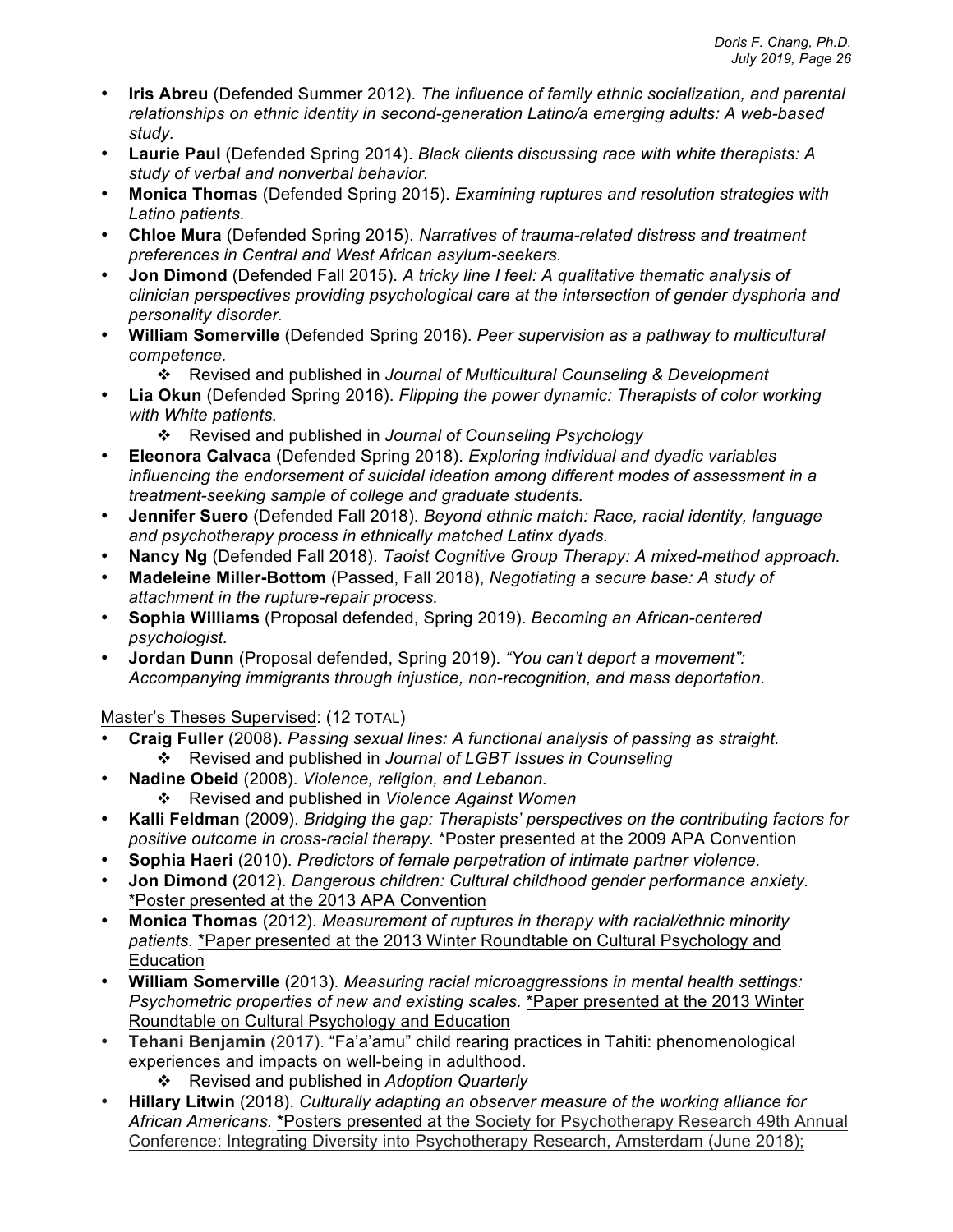Annual Convention of the American Psychological Association, San Francisco, CA (August 2018).

- **Maryam Omidi** (2018). *Ways of knowing: A participatory-action research project to improve mental health service engagement and quality of care*.
- **Waters, S.** (2019). *Client disclosures of social and cultural identities: A qualitative analysis of engagement in first sessions of cross-racial therapy.*
- **Sophia Williams** (2019). *Towards a multicultural therapeutic alliance: An exploratory study on the relationship between cultural competency and therapeutic alliance.*

# Undergraduate Theses Supervised: (7 TOTAL)

# **Eugene Lang College, The New School**

- **Susannah Whitcher** (2006). *Coping mechanisms in F.S.U. immigrants and Americans: Towards an ethnopsychology of depression.* \*Winner, Senior Work Project Award for Outstanding Psychological Research
- **Josephine Breeland** (2010). *Biracial sibling identity development project: The effects of phenotypic variations on biracial sibling identity development.*
- **Rachel Porter** (2013). *Defining trust in the therapeutic alliance for three female African American clients.*
- **Alexandra Young** (2014). *Social class and the therapeutic relationship.*

# **The New School for Public Engagement**

- **Caitlyn Limato** (2013). *Availability, agency, and access to food in New York City's low-income immigrant communities.*
- **Tracy Pennito** (2015). *What to study before promoting LGBT rights in Senegal.*
- **Gabrielle Kuhn** (2015). *A survey of transracial and transnational Chinese adoptees' national identity.* \*Winner, NSPE Outstanding Thesis award

# **OVERSEAS EXPERIENCE**

- 2018, Spring **Visiting Scholar,** NYU-Shanghai, Center for Society, Health, and Medicine, Shanghai, China.
- 1997-1998 **Visiting Scholar-in-Residence,** Hunan Medical University (renamed Central South University), Mental Health Institute, Changsha, Hunan, China
- 1994 **Summer Intensive Chinese Language Program and Research Fieldwork,**  Chinese Academy of Social Sciences, Beijing, China
- 1993 **Summer Intensive Chinese Language Program and Undergraduate Thesis Fieldwork**, National Taiwan Normal University, Taipei, Taiwan

# **COMMUNITY SERVICE**

- 2017-present **Nalanda Institute for Contemplative Science**, New York, NY; Provide consultation and facilitation as part of the Radical Compassion Social Justice project, dedicated to using contemplative practice and social engagement to expose, correct, and heal injustice and oppression in our communities.
- 2014-2019 **Brooklyn Compass Charter School**, Brooklyn, NY; Provide ongoing consultation and diversity training for teaching staff, including consultation on teaching schoolaged children about race, ethnicity, and cultural differences.
- 2014 **Insight Meditation Society,** Barre, MA; Provide consultation regarding strategies for reducing racial/ethnic disparities in access to programs and services; provide diversity training for staff and faculty.